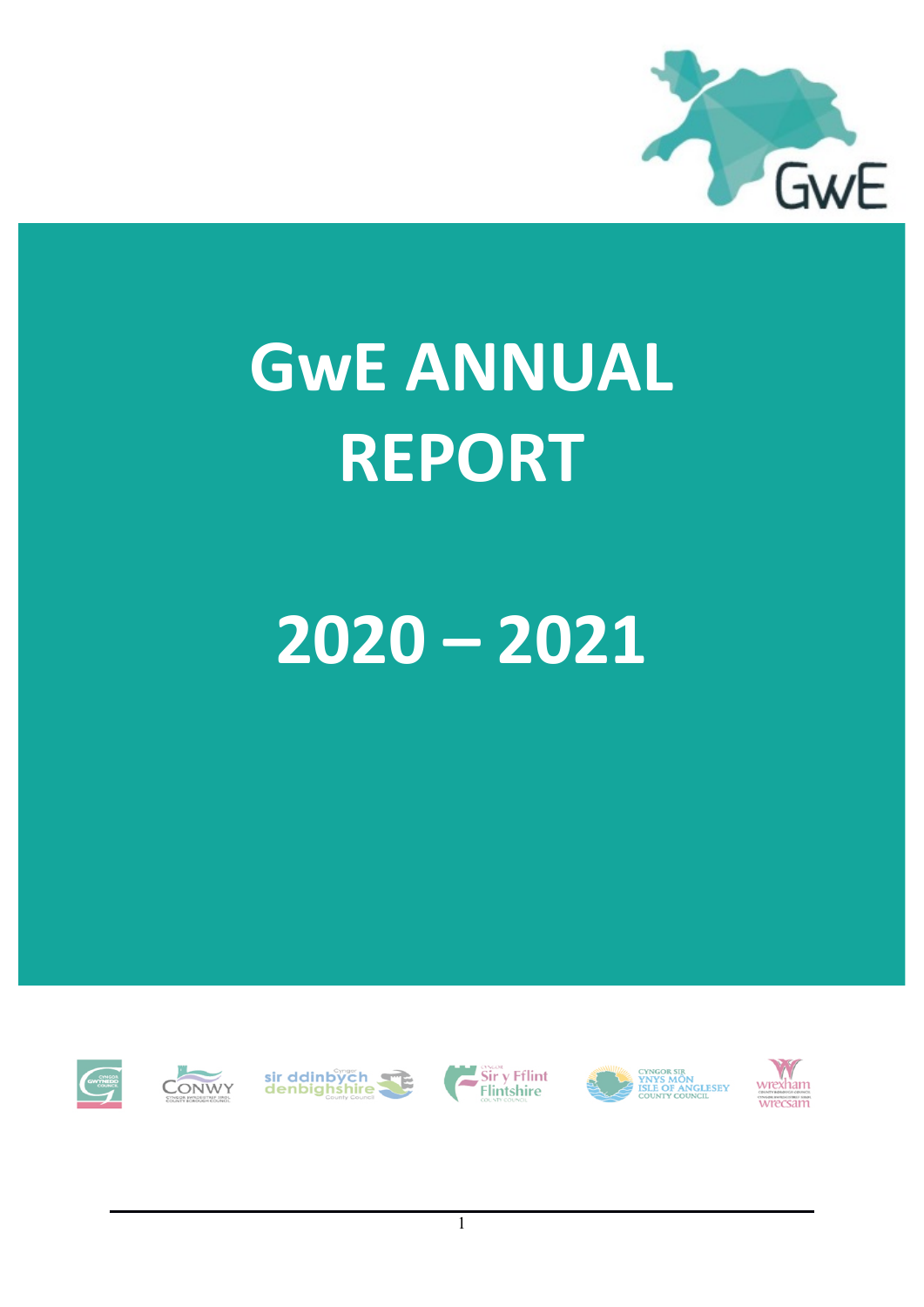## **CONTENT**

- **1. Background and context**
- **2. GwE work programme**
- **3. Main impact of GwE work during Covid-19 Pandemic**
- **4. Estyn Thematic Review: Local authority and regional consortia support for schools and PRUs in response to COVID-19**
- **5. GwE response to Estyn recommendations from thematic report**
- **6. Support during the pandemic that has provided growth points in preparation for the new curriculum**
- **7. Business matters**
- **8. Business plan priorities for 2021-2022**

**Supporting Documents:**

- **Appendix 1: Estyn report: 'Local authority and regional consortia support for schools and PRUs in response to COVID-19'**
- **Appendix 2: Estyn letter: 'GwE's work to support schools and PRUs: March-August 2020 / From September 2020'**
- **Appendix 3: 'J***ourney to 2022***' which was published in October 2020 and cocreated by Estyn, the 4 regions and Welsh Government**
- **Appendix 4: Curriculum for Wales Professional Learning Timeline**
- **Appendix 5: The Reform Journey – Think Pieces**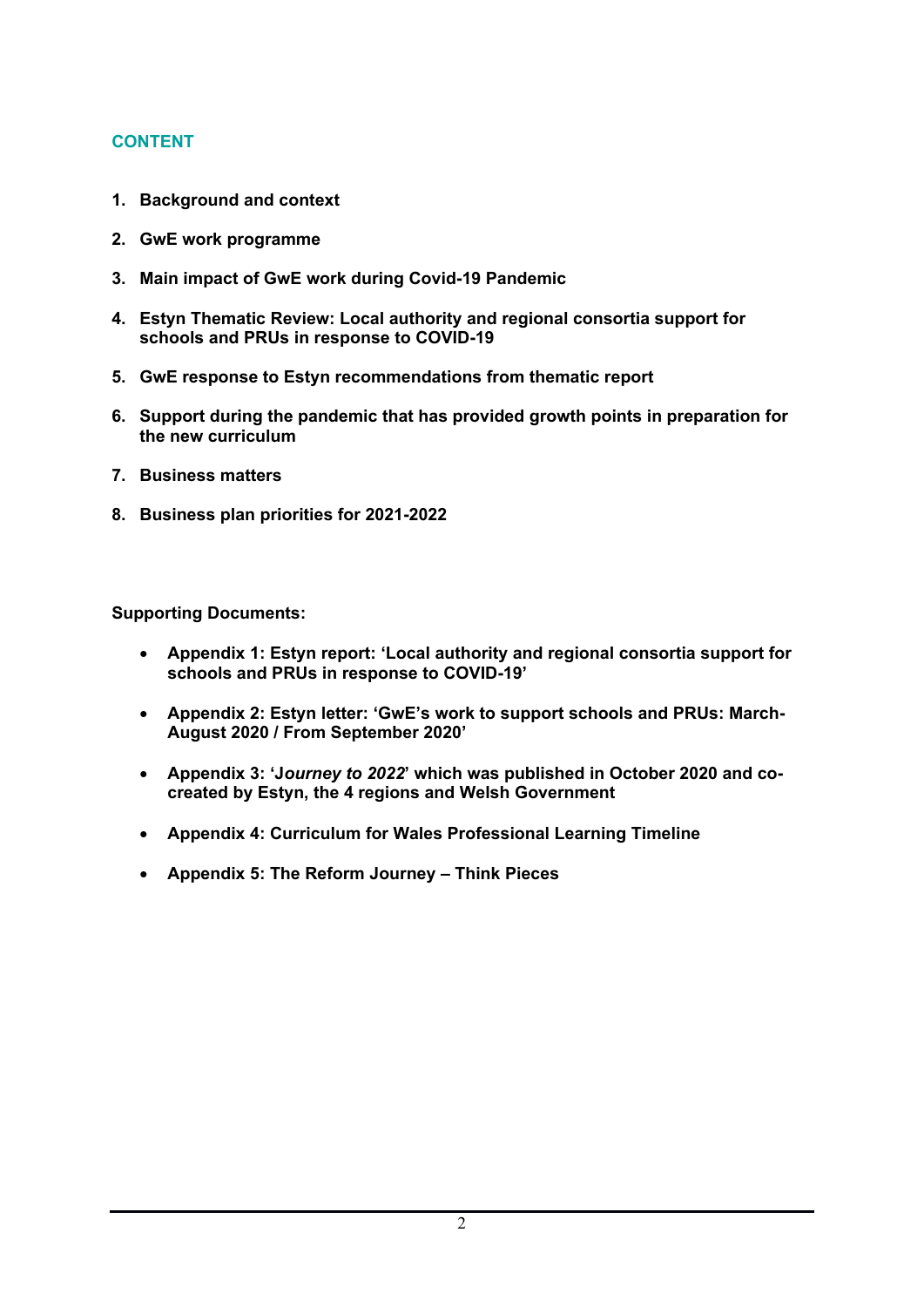#### **1. BACKGROUND AND CONTEXT**

The response to COVID-19 has dramatically changed our lives. In this challenging context, the education system and schooling has been significantly disrupted. On  $23<sup>rd</sup>$  March 2020, schools were re-purposed to support children of key workers and some vulnerable learners whilst also supporting all learners to stay safe and keep learning at home.

On June 3<sup>rd</sup> 2020, the Welsh Government (WG) announced that there would be a phased opening of schools from 29<sup>th</sup> June, 2020 to give all pupils the opportunity to "check in, catch up and prepare." Welsh Government published their Learning Guidance up and prepare." Welsh Government published their Learning Guidance [\[https://gov.wales/keep-education-safe-guidance-learning-over-summer-term\]](https://eur01.safelinks.protection.outlook.com/?url=https%3A%2F%2Fgov.wales%2Fkeep-education-safe-guidance-learning-over-summer-term&data=02%7C01%7CLloyd.Hopkin2%40gov.wales%7Cb9f0669368c54e2599d808d818381365%7Ca2cc36c592804ae78887d06dab89216b%7C0%7C0%7C637285976416815873&sdata=Zj6oOZ8O%2BAWKnytxR71PS06bdEV%2Fb4Hh%2Fl3XE74zKRQ%3D&reserved=0) to provide advice on learning and teaching taking place in schools and settings for the remainder of the summer term and to support practitioners as they prepare for the autumn term.

On July 9<sup>th</sup>, 2020 the Education Minister confirmed that all pupils would return to school in September, and that schools were required to return to full capacity by September 14<sup>th</sup>. Welsh Government published further learning guidance [\[https://gov.wales/guidance-learning](https://gov.wales/guidance-learning-schools-and-settings-autumn-term-covid-19)[schools-and-settings-autumn-term-covid-19](https://gov.wales/guidance-learning-schools-and-settings-autumn-term-covid-19)**]** for the autumn term that gave schools and supporting partners a common set of priorities for learning, regardless of the level of operations in response to COVID-19.

During the Autumn Term, the level of disruption to schools varied considerably across the region, with some schools regularly having whole year cohorts self-isolating at home for an extended period, to others that were able to open to all pupils throughout the term.

On January 4<sup>th</sup> 2021, schools remained closed to all children except those of key workers and some vulnerable learners following the introduction of a second lockdown period, with schools providing remote learning for most of the spring term.

In the week commencing 22<sup>nd</sup> February 2021, under 7s in the foundation phase started back at schools, with other primary school children and older secondary students (Years 11 and 13) returning back on 15<sup>th</sup> March 2021. From 12th April 2021 primary, special and secondary schools and Pupil Referral Units (PRUs) returned to provide onsite provision for all learners.

This year's GwE Annual Report outlines how GwE have repurposed several times during the COVID pandemic to provide effective services and support for all their school communities and how it has responded to Estyn recommendations provided to local authorities and regional consortium in their thematic report. It also describes how schools are been supported to implement the reform journey and prepare for the new curriculum, and identifies strategic and regional priorities for 2021-22.

#### **2. GWE WORK PROGRAMME AND SUPPORT TO SCHOOL DURING THE COVID PANDEMIC (Presented to Flintshire Education, Youth and Culture Scrutiny on 17/12/20 and 28/01/21))**

Staff in the Local Authorities and GwE have adapted their work over the last year in order to continue to provide effective services and support for all their school communities during the COVID pandemic. During this very difficult period, GwE have kept true to their vision and values as an organisation that is continually learning. The OECD's transversal themes of Trust, Thinking together, Time and Technology have remained at the heart of the work with schools and partners.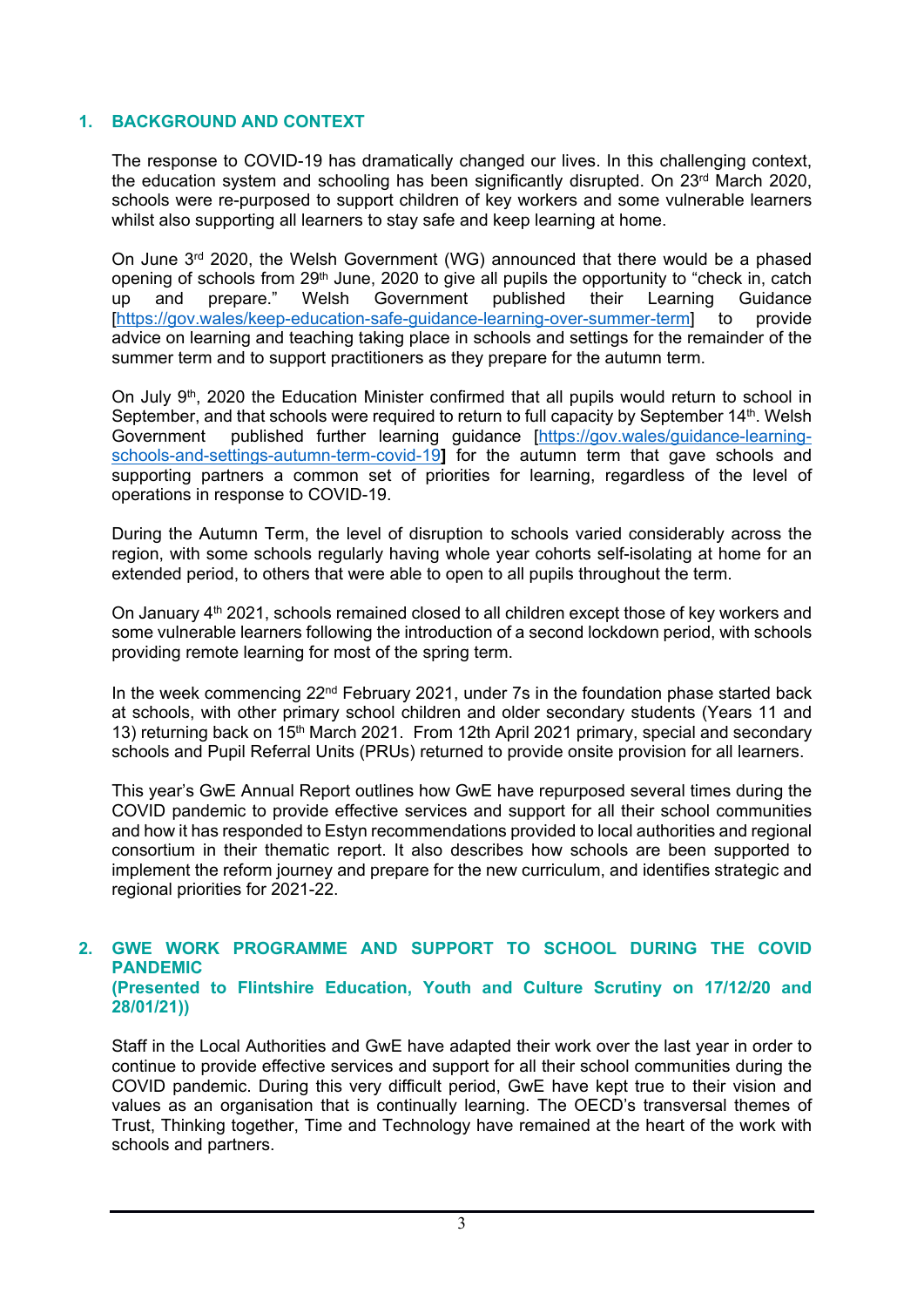The service in its entirety has re focused several times during this period to meet the needs of the range of stakeholders. The ability to be flexible and agile and to work effectively together in different teams, often cross sector, has had significant impact on organisational behaviour and external perception. At the heart of the refocusing has been the need to ensure that the well-being of school leaders, their staff and learners is paramount to the decision-making and ensuring that the right level of support, operational or professional, can be directed accurately by the service. Regular contact with school leaders has been well received and has contributed to Head teachers feeling that they could turn to a professional colleague to share challenging issues and to find solutions to address day-to-day issues. These included operational discussions on opening school safely as well as professional discussions regarding remote and blended learning.

Weekly staff meetings have contributed to a consistency of approach in ensuring common messages to school teachers and leaders. There has been a strong emphasis on modelling appropriate and supportive behaviour throughout the period. This has included very regular contact with headteachers to ensure that they get the appropriate support to operate effectively and also as a sounding board to support their own well-being. Further support for senior leaders well-being has been provided through a series of workshops and webinars which will support their resilience during this difficult period. GwE staff also conducted face to face pastoral visits on behalf of the Local Authorities during the autumn term and also when schools reopened in spring 2021 after the second lockdown period.

GwE sees itself as a partnership organisation, especially with the Local Authorities and even more so during the pandemic and in moving forward. GwE have worked effectively with Welsh Government on policy and continuity of learning. It has also worked consistently with the other regions and with Estyn in preparing guidance and resources for distance and blended learning and to provide advice on formative and continuous assessment. It has also strengthened the working relationship between those parties with positive professional exchanges, ensuring that the stakeholders are getting quality advice and resources.

One of the main strengths of work across North Wales has been the consistent messaging from the six local authorities through their political education portfolio holders and directors working with GwE to have one common message for the schools in North Wales. This consistency of messaging has been not only welcomed by schools but also by teacher unions and non-teaching unions who welcomed the clarity of messaging and support for their staff. One such example is the operational group of local authority and regional staff working on and developing risk assessments policy, advice and guidelines, and creating a regional dashboard which is a strong foundation for all schools to be able to reopen with risks being identified and locally managed and supported.

The six local authorities and GwE have taken a collegiate and collective regional approach to supporting schools throughout the COVID pandemic. This was clearly demonstrated in the consistent regional approach in developing a supportive framework to ensure that all regional schools had the right policies in place together with a comprehensive risk assessment in order to create a safe environment to welcome the children back into schools.

The framework included resources to support planning for:

- 1) Health and safety requirements
- 2) Site and facilities arrangements
- 3) Transport
- 4) Staffing arrangements
- 5) Blended teaching and learning
- 6) Inclusion and pupil support
- 7) Key management tasks.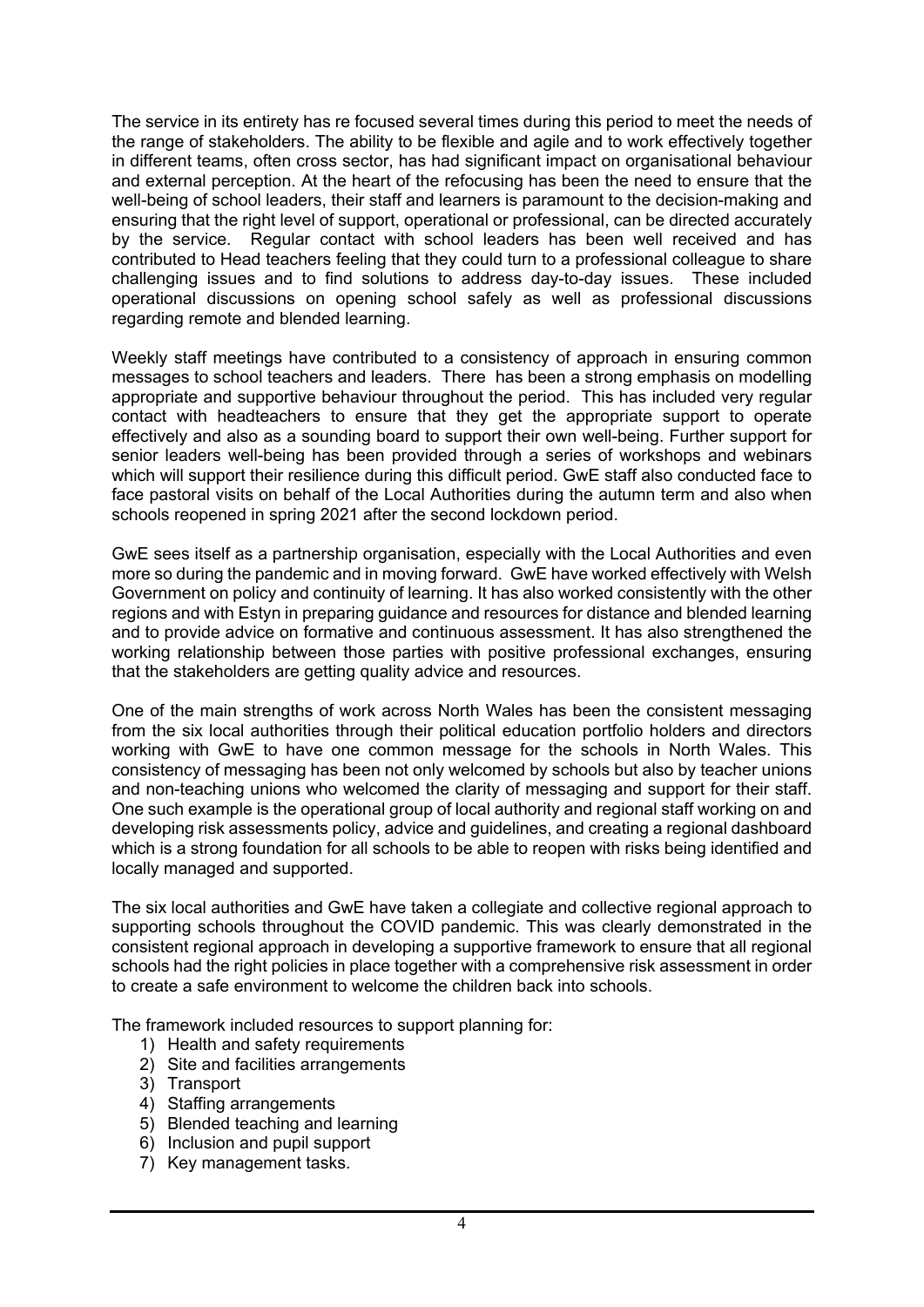Teamwork, joint working and collaboration has also been at the heart of the work with schools. All schools in the region are part of a cluster or a forum where they can come together to discuss operational issues as well as sharing best practice regarding distance and blended learning. This joint work facilitated by GwE staff has been very successful and sets a very strong infrastructure in place for future work and working relationship across the region.

One noteworthy aspect of the work has also been the bespoke nature of support for teachers and schools. GwE have worked on the strengths of individuals within the team and redeployed them where they have provided the maximum impact in their roles in supporting individual local authorities, schools, clusters, subject and phase networks. This bespoke provision of support based on strong principles of collaboration, exchanging and sharing and developing the best practice is a key learning principle that we will continue to develop in the next stages of evolving the service.

Schools who were causing concern prior to lockdown have had access to clear and targeted support to help them through this difficult period. This has been at several levels including network support, support to senior leadership and middle management in those schools and support with provision of distance and blended learning. Schools that have found the lockdown and post lockdown period difficult due to staff having to self-isolate have been supported in various ways. This has included modelling of exemplar materials, webinars, shared materials and resources. Also, GwE staff directly leading, directly teaching in schools or providing distance learning to learners.

A lot of time and energy have been put in place to contact international experts and to research international practice to learn and establish the principles of effective distance and blended learning. Discussions with international colleagues including the OECD have also deepened thinking within the organisation. GwE have provided practical support for leaders to enable them to consider their whole school strategic planning of provision for remote and blended learning, refine and evaluate their evolving provision and consider planning for various scenarios where pupils may be in school and / or at home during the academic year. This has supported schools to have a better strategic overview of their provision.

GwE has also supported schools in evaluating the quality of their blended learning and remote learning provision, sharing local examples and case studies of effective provision to reduce variation where it exists. Live streaming developed well and enhanced the blended learning experience. Schools soon realised that COVID will be with them for an extended period and are now planning more strategically and effectively. As schools and settings have become more confident with the delivery of remote learning, they are better able to adapt their selfevaluation processes and tools to monitor, evaluate, review and revise if appropriate, the provision.

School leaders acknowledge that one of the greatest challenges to the delivery of blended and remote learning has been and continues to be ensuring that staff and pupils have the necessary skills' set and resources available to them. There has been a rapid pace of upskilling for some staff to move to digital platforms. Schools have undertaken a range of planned professional learning offered by regional consortia around the use of digital technology to support learning. This has also proved to be an opportunity as a greater number of practitioners are now able to confidently use an increasing range of technology to support learning.

Many schools acknowledge that parental engagement has been a key factor in securing effective remote/blended learning. GwE and the Local Authorities have provided a range of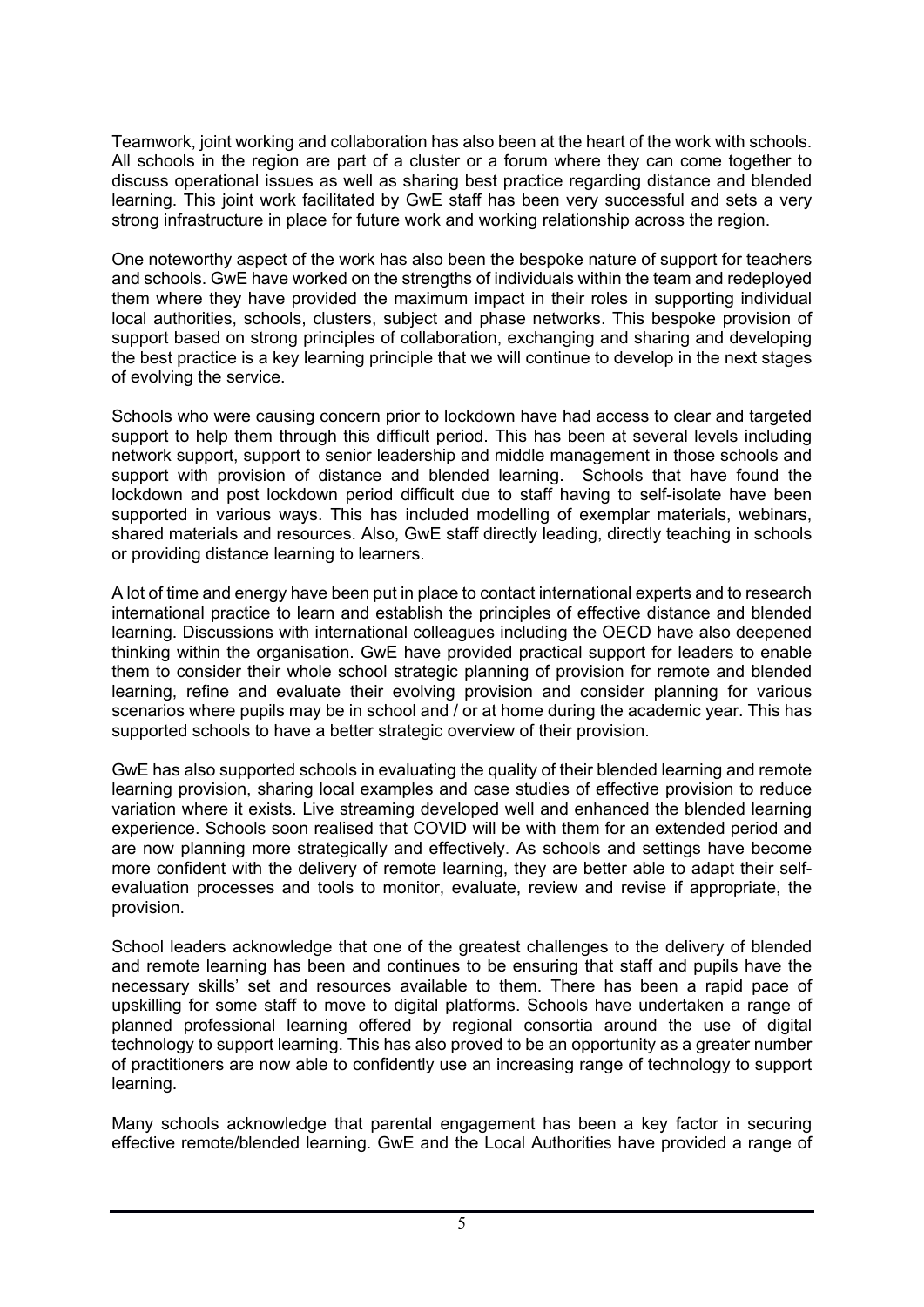guidance to support school in improving parental engagement, including the sharing of good practice.

Many schools also acknowledge that there are ongoing operational challenges that change on a day-to-day basis, where a range of scenarios have to be planned for including cohorts of learners self-isolating or individual / small groups of learners and staff self-isolating. There are many examples of how schools are managing these complex situations well, having clear whole school strategies. GwE and the Local Authorities continue to support schools, using clusters and networks of schools to support each other and share resources and strategies.

GwE have also adopted a regional approach to accelerating learning, working on a tri-level approach which includes universal support led by the consortium, targeted support jointly led by the consortia and the local authority, with the acute being the responsibility of the local authority. This work has been developed on an evidence base approach working closely with Bangor University and regional staff to ensure a range of high-quality resources to support physical and emotional wellbeing, literacy and numeracy, these being made available to all learners across, all age range in all schools. The impact of this work will be captured through a regional dashboard which will include all grants made available to schools by Welsh Government during this financial year.

During the current academic year, GwE have provided opportunities for schools to form alliances or to work within developed clusters to address gaps in provision and alternative ways of delivery to meet any future lockdown scenarios. This work has included:

- Identifying, developing and shareing blended learning resources within the cluster/alliance and with other regional clusters/alliances;
- Ensuring all identified and developed resources are submitted through their Supporting Improvement Adviser to be included on the GwE Support Centre;
- Supporting schools within the cluster with their provision to meet any future 'lockdown scenarios';
- Prioritising additional support for the secondary sector in preparation for the awarding of examination grades in the summer 2021.

Schools in the GwE region have a significant collection of resources for each age group. Resources can be accessed through the GwE Support Centre:

<http://cefnogaeth.gwegogledd.cymru/?lang=en>

The GwE Professional Offer for this academic year has been rationalised and concentrates on 5 main areas: Wellbeing, The Reform Journey, Developing the Workforce, Accelerating the Learning and Digital Learning. In addition, GwE will continue to facilitate cluster working to support the development of Curriculum for Wales, ALN Transformation and the Welsh Language.

<https://www.gwegogledd.cymru/professional-learning/?lang=en>

## **3. MAIN IMPACT OF GWE WORK DURING COVID-19 PANDEMIC**

The main impact of GwE work during the pandemic is outlined below:

- Effective collegiate and collective regional approach between the six local authorities and GwE.
- Joint working has ensured strong governance and regional consistency in support, messaging and guidance given to schools.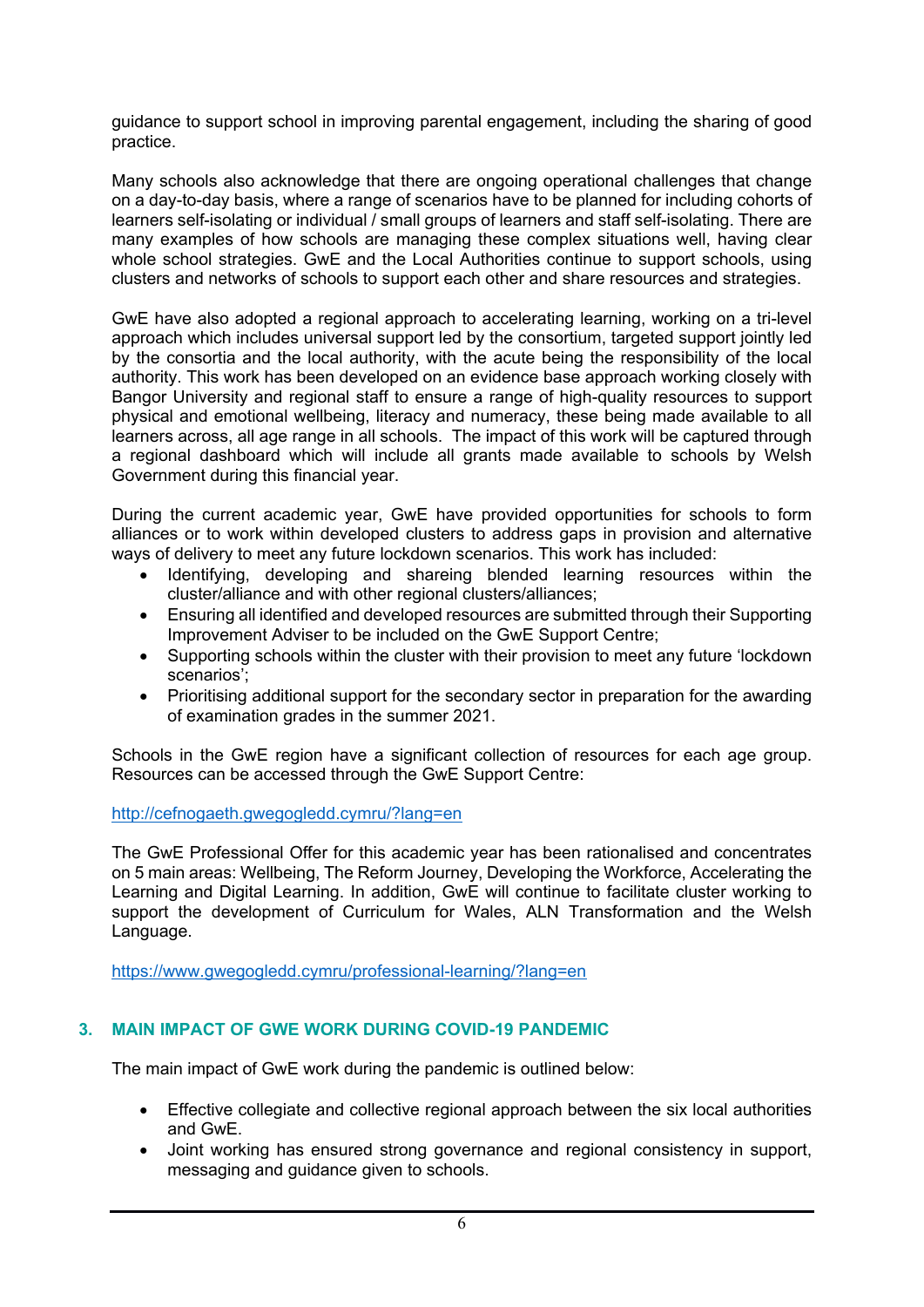- Strengthened collaboration between peers at a cluster/forum level has ensured effective co-constructed strategic thinking and direction.
- Clear regional and local approach in place for effective repurposing of both the service and its schools.
- Schools are well informed and confident that effective support is available should any needs arise.
- School leaders' wellbeing supported through regular and clear communication.
- Clear guidance given on how to prioritise and structure both remote and blended learning.
- Schools provided with coherent guidance and resources to effectively support vulnerable learners with their wellbeing, engagement and learning.
- Best practice being shared across schools and clusters, i.e. engaging with reluctant learners and families, digital platforms and communication systems, blended learning models, etc.
- Schools and settings have built upon several growth points in preparation for the new curriculum and generally have:
	- o a more adaptable and skilled teaching profession;
	- o greater focus and emphasise on both learner and staff wellbeing;
	- $\circ$  improved digital competency amongst staff, pupils and parents;
	- o a more blended approach to teaching and learning;
	- $\circ$  improved partnerships with parents.

Other outcomes and impact include:

- Effective communication provided via single point of contact (Supporting Improvement Adviser)) for school leaders and ease of access to support.
- Schools have been able to remain open to key workers in the event of staff shortages.
- Schools are well informed and confident that support is available should any needs arise. School leaders' wellbeing is supported through regular communication.
- Shared understanding of the importance of the welfare of pupils, parents and staff
- Clear guidance given on how to prioritise and structure both Distance and Blended Learning.
- Schools having access to a wealth of quality resources for reference as they plan for and deliver distance and blended learning.
- Comprehensive distance and blended learning models available for schools to adopt, adapt or refer to. This has in turn ensured strengthened leadership and improved balance of work that can be completed at home.
- Co-ordinated approach to supporting schools which has led to greater consistency and quality of remoteand blended learning across the region.
- Best practice being shared across schools i.e. engaging with reluctant learners and families, digital platforms and communication systems etc.
- Strengthened use of ICT to enable effective communication between schools, within schools and with school stakeholders.
- School staff being upskilled through the use of a digital platform for professional development.
- Information shared with the LA is up to date and timely support is given to any School.
- In conjunction with the LA, ensured that the process of appointing school leadership candidates is appropriate and fair.
- Consistent messages disseminated to schools by GwE / LA officers.
- Strengthened collaboration between peers at a cluster level through digital means ensuring co-constructed strategic thinking.
- Strengthened collaboration between local authority officers and GwE.
- Clear regional and local approach in place for adapting schools for different purposes.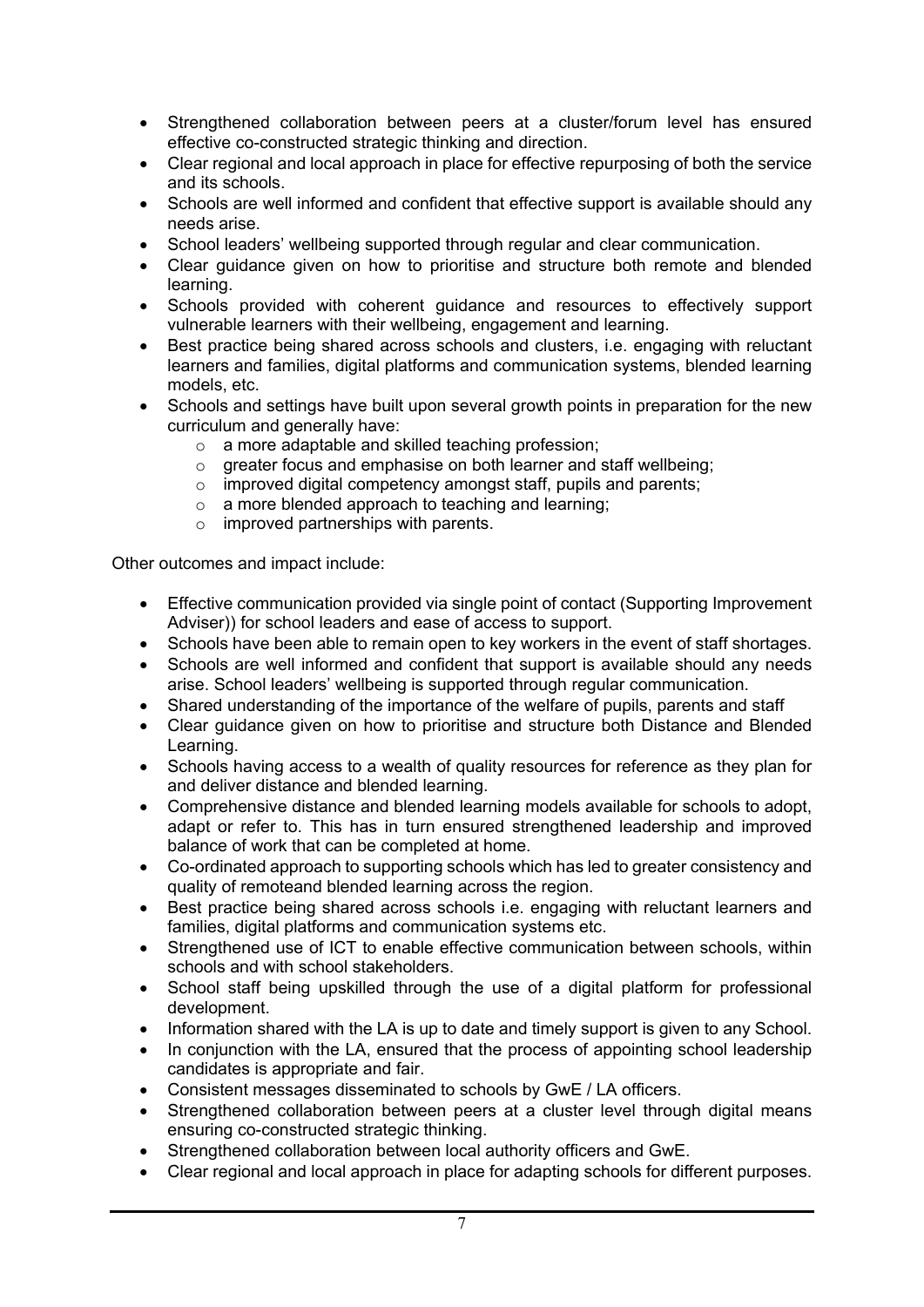- Effective cascading of key messages to school staff to ensure consistency and clarity.
- Increased collaboration between regions and other stakeholders.
- Increased understanding of key messages and work streams.
- Stronger awareness amongst school leaders of effective strategies to ensure continuation of school business.
- Quality Professional Learning developed in readiness for future needs.
- Newly Qualified Teachers having clarity regarding completing their induction year.
- Strong partnership work with Bangor University to ensure initial teacher training students have clarity on the appointment system for next year.
- Strong partnership working with Caban to ensure increased research opportunities and recognition of excellence by School staff.

#### **4. ESTYN THEMATIC REPORT ON LOCAL AUTHORITY AND REGIONAL CONSORTIA SUPPORT FOR SCHOOLS AND PRUs IN RESPONSE TO COVID-19 (Presented to Flintshire Education, Youth and Culture Scrutiny on 28/01/21)**

During the early autumn term, the Welsh Government asked Estyn to undertake a review of local authorities and regional consortia's work in supporting their learning communities in schools and pupil referral units (PRUs) during the period from March to October 2020.

In January 2021, Estyn published a thematic report titled '*Local authority and regional consortia support for schools and PRUs in response to COVID-19*'. The full report is included in *Appendix 1*.

In addition, GwE received a letter outlining the outcome of this work in the region.The letter is included in *Appendix 2*.

The Estyn recommendaions for the Welsh Government to work with regional consortia, local authorities, and other partners and providers were to:

R1: Urgently address barriers to learning at home, particularly where this is due to a lack of access to suitable computers or adequate connectivity;

R2: Improve the quality of the distance and blended learning experiences for pupils by supporting more effective teaching across and within schools and PRUs;

R3: Develop a coherent approach to improve progress in literacy, numeracy and personal and social skills of vulnerable pupils disproportionally affected by thepandemic, for example pupils eligible for free school meals;

R4: Establish strategies to monitor and address the long-term impact of the pandemic on the physical and mental health of pupils;

R5: Create opportunities to take stock and evaluate the impact of policies and practices developed since the start of the pandemic to inform future ways of working and curriculum design.

#### **5. GWE RESPONSE TO ESTYN RECOMMENDATIONS FROM THEMATIC REPORT**

During the spring term (January 2021 – April 2021), GwE have addressed the Estyn recommendations outlined in Section 4 above. A summary of the work is outlined below.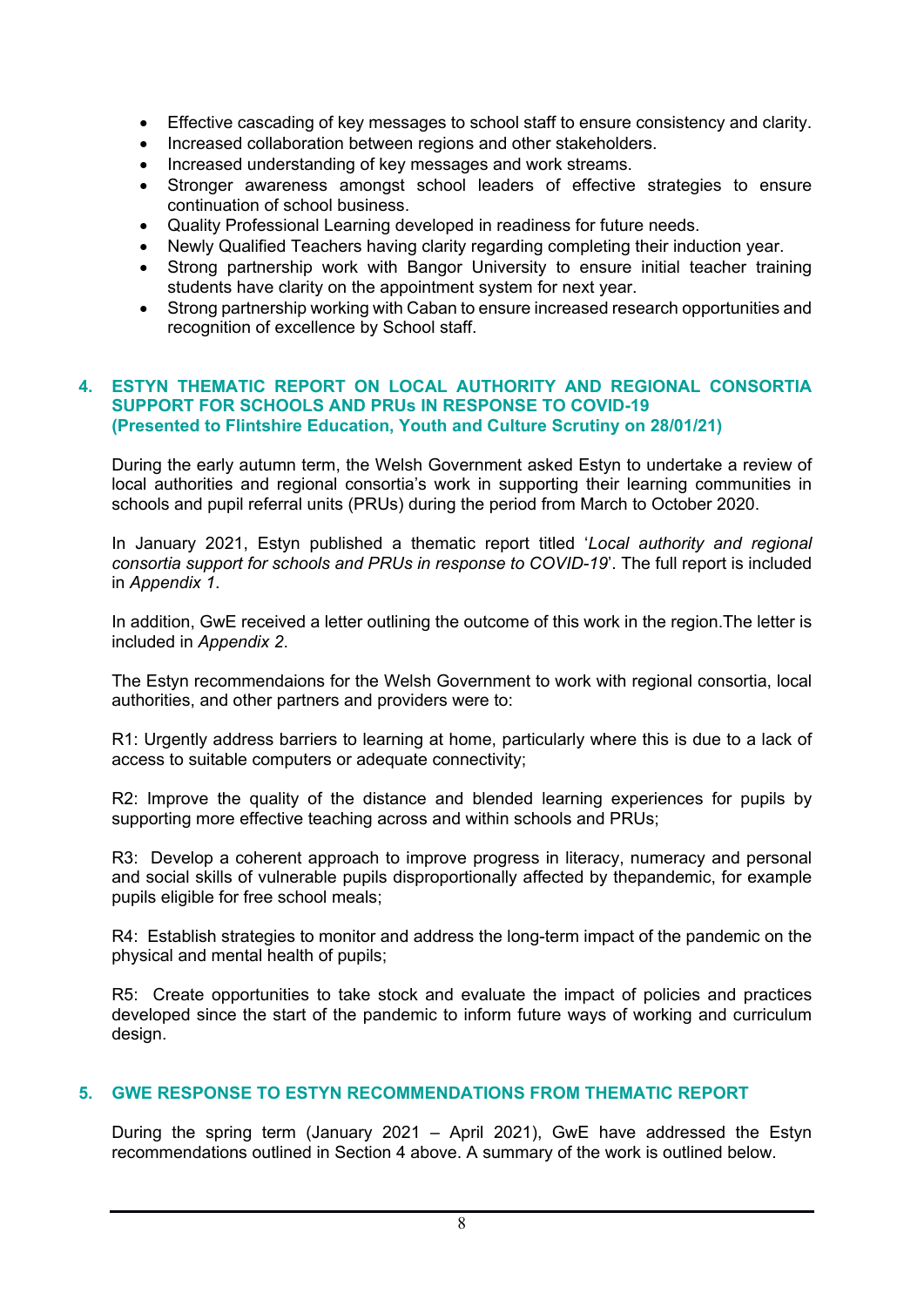#### **R1: Urgently address barriers to learning at home, particularly where this is due to a lack of access to suitable computers or adequate connectivity**

Local Authorities have worked with schools to enable all learners to access remote education during this period. Access challenges for learners have largely been met by the commitment, creativity and persistence of schools. Schools have loaned significant numbers of laptops/Raspberry Pis/wireless dongles to learners who do not have them at home from their own resources and have accessed grants or used donations to help fill gaps when needed. They have also recalibrated their expectations around timetables to support asynchronous/recorded approaches to allow access to a single device by more than one user in a household. Where necessary, paper copies of work have been delivered to households throughout lockdown. These approaches have had a significant impact of the engagement of some learners.

#### **R2: Improve the quality of the distance and blended learning experiences for pupils by supporting more effective teaching across and within schools and PRUs**

#### **Remote and blended learning provision**

- GwE have supported schools to make effective use of blended learning and recovery curriculum guidance to plan retrieval practice and new learning when returning to face-toface teaching and learning.
- Regular meetings with head teachers (individually) and through head teacher forums have initiated and prompted reflective practice and the sharing of practice and ideas.
- Individual support has been given to a number of senior leaders and heads of department – particularly where leaders are new - and to teachers in the authority, including NQTs. Networking meetings – Foundation phase teachers/ Literacy and Numeracy leads/ curriculum leaders/ heads of subject/ heads of VI Form – have been well received and proved mutually supportive. Coaching support is also being provided for a number of leaders in schools.
- All schools received guidance documentation regarding Remote and Distance learning to support Head teachers and teachers in planning remote learning as part of provision for learners, to assist schools in managing parental and stakeholder expectations, supporting schools to make best use of live learning and to enable schools to evaluate remote learning practices and when reporting to stakeholders including governing bodies.
- All schools received guidance for parents on remote and distance learning. These documents were co-created between schools and GwE / LA officers.
- Weekly discussions with Head teachers in a pastoral role included discussions around blended and distance learning.
- The collaborative sharing of blended learning materials allowed resources to be seen by SIAs and enabled feedback to be given on the quality of the work.
- Some SIAs received invitations to attend live lessons with learners.
- GwE have reported to the Joint Committee and to various LA scrutiny committees throughout the period, bringing together an evaluation on the provision during the period.
- The GwE Supporting Improvement Advisor work programme from March 2021 has being based around co-evaluating the provision during the lockdown period, return to school and identifying development needs that have arisen from the period.

#### **Strengths and shortcomings in the provision of remote and blended learning for pupils**

 The strengths that have been noted include the use of digital technology in allowing the learning to take place, collaboration including sharing of resources and practices, partnerships with parents and development of different types of pedagogy over the period.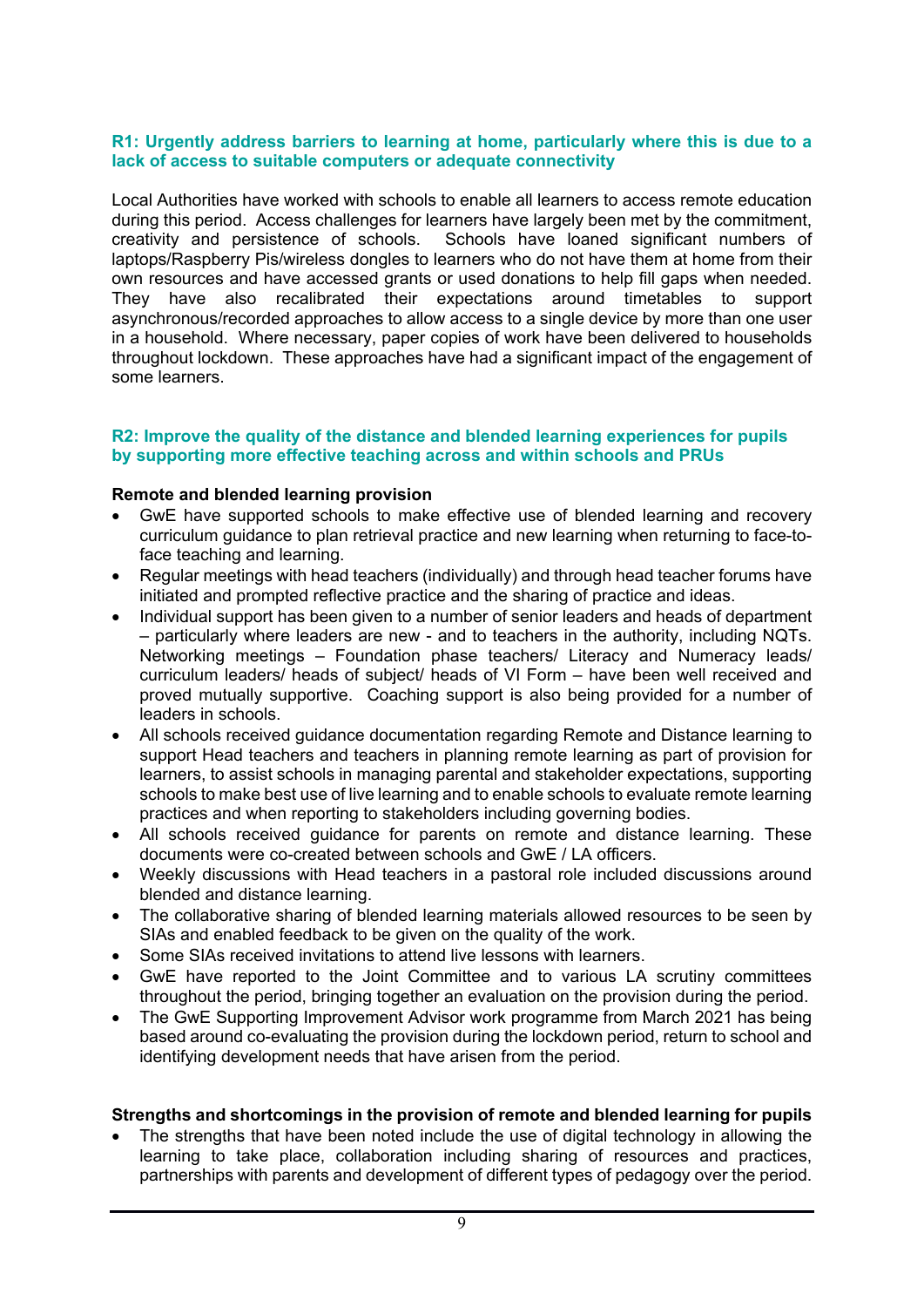- Collaboration within the schools and across the schools has also been a major strength over the period. Despite having to make considerable adaptations to operational practices due to Covid, schools continue to be very reflective on their own plans and actions and are fully embracing and adapting parameters in order to improve further. Alliance / Cluster working and Peer Review involvement are all a demonstration of the commitment schools have in looking to draw down good practice and develop a stronger foundation for an approach as learning organisations and self-improving schools.
- Secondary Alliances have identified Teaching and Learning as a priority collaborating to develop effective classroom pedagogies; intelligent technologies and engagement in both online and face to face learning; and feedback and assessment. GwE facilitate the T&L forum meetings and to date schools have shared effective practice / resources and identified next steps to develop the collaboration and provision in schools. This collaboration has ensured more consistency in provision across the authority.
- Areas that schools have found difficult include the consistency of learner engagement. This has been variable both within schools and across schools and has limited learner progress where engagement has been low. IT equipment, both software and hardware has also limited provision and progress in some cases. Where provision has been inconsistent, SIAs have worked with the school to ensure teachers are well equipped to provide an education for learners.
- Engagement levels have increased over the second lockdown period.
- Where things that haven't been as successful, consistency, capacity of the infrastructure, ensuring continuity of feedback.

#### **Supporting schools to develop teaching and learning strategies that build the resilience of pupils' learning and develop their independent skills**

- During this period, more than ever, schools have had to ensure continuous learning opportunities for all staff in order to ensure that they are able to deliver effective distance learning and to use technology creatively in order to facilitate this distance learning. Through the Professional Learning Grant teachers have engaged in relevant and timely professional learning during the last year to ensure that they have a firm understanding of what effective distance learning should look like. In some schools this has included weekly cluster meetings, head teachers' forums, subject specific training and developing remote learning models within teams or across clusters.
- During lockdown, there were opportunities for schools to work as learning organisations to strengthen and develop the 4 transversal themes of Time, Thinking Together, Trust and Technology. There has been the promotion of team learning and collaboration among schools and staff to ensure that schools are able to deliver effective distance learning to all their students.
- Professional Learning has continued during the period. Examples of this have been PL given by the Foundation Phase Team which has included:

NQT training on Language, Literacy and Communication with the main focus of session on reading

- How do we teach reading?
- Strategies to engage the 'Love of Reading'
- What are higher order reading skills?
- Ideas for challenging reading tasks in the enriched and continuous provision

And further professional learning on developing mathematical, numerical and numeracy skills across all areas of learning and provision delivered on request from clusters and high risk/ schools in statutory category/Estyn follow up. Further professional learning included 'The Role of the Adult' aimed at practitioners facilitating the learning in the FP. This focused on: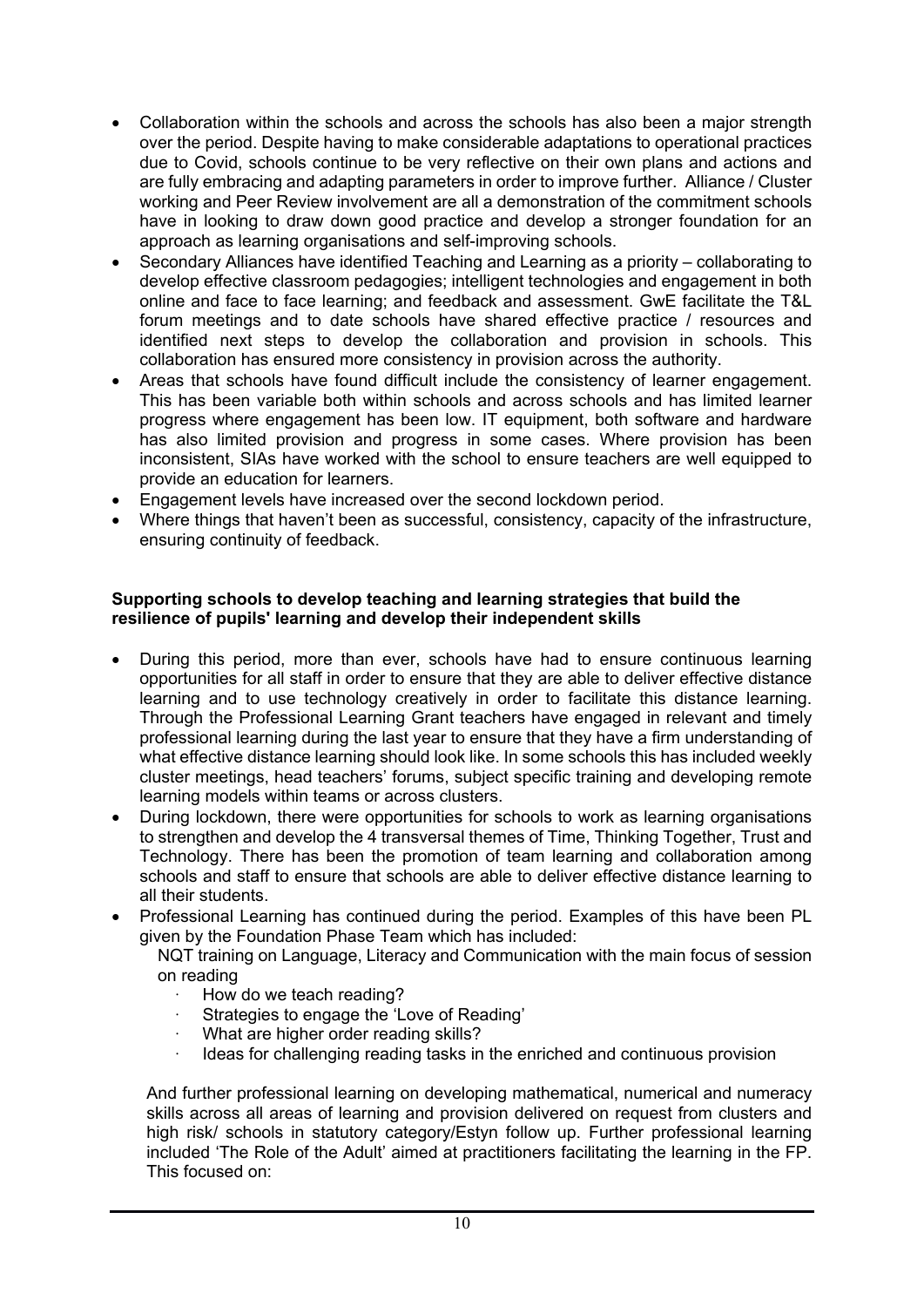- Effective questioning e.g. Blank levels of questioning to encourage children to reflect and to develop their higher order thinking and oracy skills
- · Effective strategies to promote and develop independent learners
- Whilst there is still a focus on current logistical challenges, Headteachers have been keen to keep developing aspects of teaching and learning. 'Secondary Alliance' and Primary Cluster Plans have been finalised and networking in this way has been a valuable strategy for sharing best practice. School SLTs have found the EDT SPP Peer Review training also extremely valuable in supporting evaluation.
- As a Consortium we have ensured that we have promoted the use of Remote Asynchronous Learning Design through our weekly bulletin. We have also tasked several our subject advisors to work with secondary schools to delve deeper into the RALD Modules and develop effective practice examples which will be hosted on our new website. We have 25 resources thus far which include PowerPoints, videos, Podcasts and Vodcasts from teachers and students alike.
- We see asynchronous and synchronous learning design as an integral part of teaching and learning moving forward and will endeavour to upskill one practitioner from every catchment area who can then cascade the learning to all schools.

## **Coping with any future periods where blended and distance learning may be necessary**

- In the primary sector, Supporting Improvement Advisors have worked closely with their link cluster, facilitating collaboration around effective classroom pedagogy, feedback and assessment and the use of technology to enhance provision during this time. School have evaluated that they were in a far stronger position to provide an education during the second lockdown period and that if at any time they have to return to a period of lockdown, they have processes and resources in place to do this effectively.
- Alliances and Clusters have mutually shared resources in blended learning, initially within alliances and clusters and then via the regional resource. This sharing was also supported by a full exchange of ideas around progress in blended learning, approaches to teaching and learning in the pandemic including assessment and experiences of agile and effective approaches to professional learning. These resources can be accessed in the school to school resource section of the [Regional](http://cefnogaeth.gwegogledd.cymru/ysgol-i-ysgol/?lang=en) Support Centre - Regional Support Centre. GwE have regular meetings with schools to support schools to evaluate provision and their quality assurance activities – identifying strengths, areas to develop and planning PL opportunities for staff. Schools have captured good practice and shared across the school e.g. resources on shared drive, staff website on online learning, every teacher to create a case study of best practice, weekly drop-in sessions for teachers to share good practice and challenges, designing INSET to develop staff digital skills and confidence.

|                 | <b>Published Resources</b> | <b>Unpublished Resources</b> |  |  |
|-----------------|----------------------------|------------------------------|--|--|
| FPh             | 35                         | 56                           |  |  |
| KS <sub>2</sub> | 75                         | 73                           |  |  |
| KS3             | 52                         | 14                           |  |  |
| KS4             | 75                         | 41                           |  |  |
| $\langle$ S5    | 5                          |                              |  |  |

The following resource centre data has been made available up to the end of April:

• Number of page views since launch - 20,000

- Number of resources downloaded since launch 3,400
- Most visited page KS2 School to School resource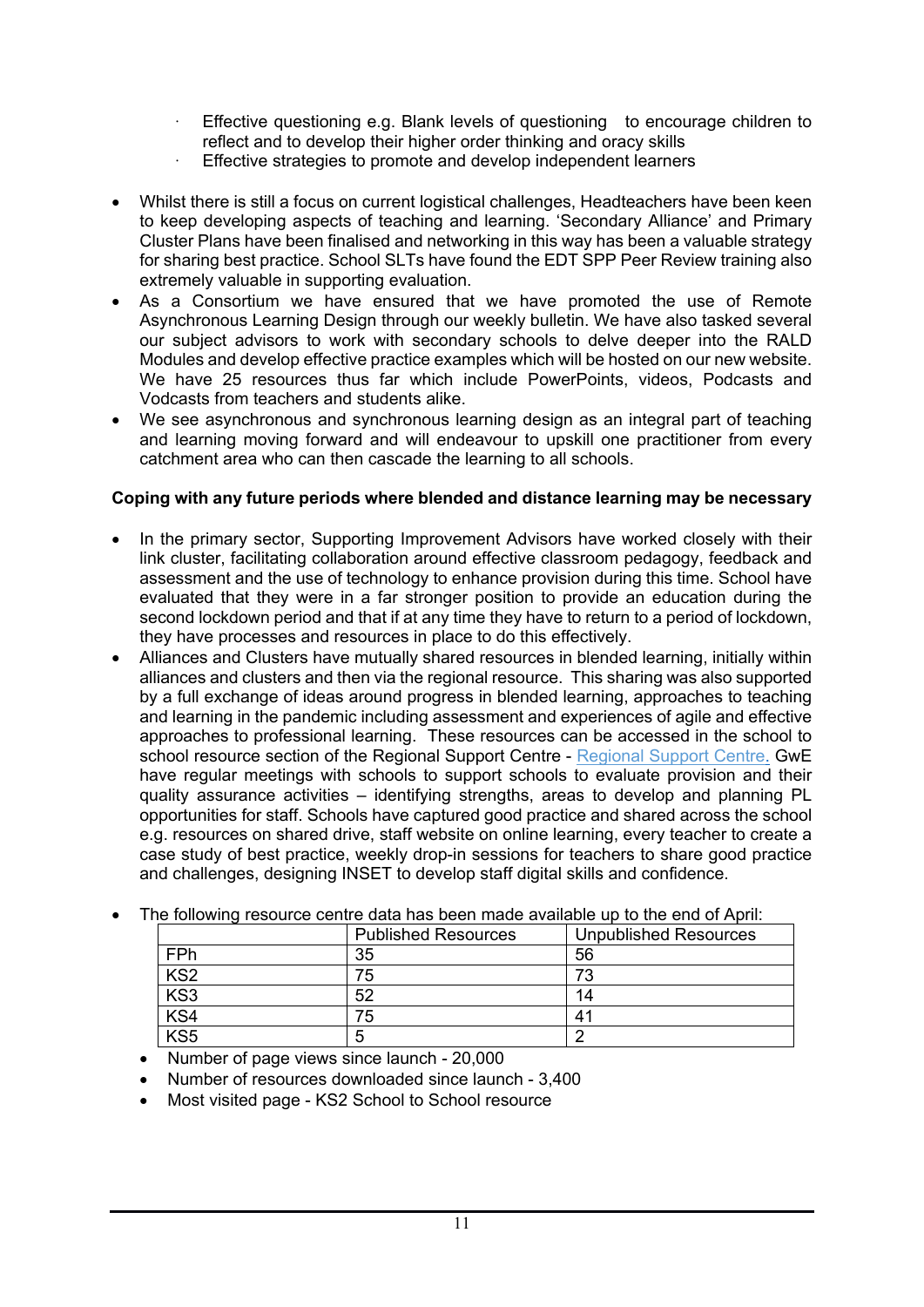**R3: Develop a coherent approach to improve progress in literacy, numeracy and personal and social skills of vulnerable pupils disproportionally affected by thepandemic, for example pupils eligible for free school meals**

#### **Advice and guidance provided to schools to support their use of additional funding to support pupils whose skills have been affected by the pandemic**

The consortia additional PDG funding has funds on support for schools/settings in three categories:

- 1. Teaching and whole-school strategies
- 2. Targeted support to accelerate learning and supporting key groups of learners
- 3. Wider strategies (including supporting parents and carers)

The above model focused on both universal and targeted approaches (using the FMS/LAC data as source for targeting schools/settings).

- 1. Production of literacy resource materials and translation of High Frequency Word strategy/Rapid Reading strategy for all learners.
- 2. Numeracy Catch Up Transfer of key stage 2 SAFMEDS cards onto CRAM app for accessibility for all learners across the region / transfer of key stage 3 Mathematics materials into SAFMEDS cards and CRAM app.
- 3. Universal l Literacy Catch Up Programme see targeted support
- 4. Universal Health and Wellbeing resources and programmes
- 1. RADY Pilot We targeted schools in areas with high numbers of FSM/Vulnerable Leaners.
- 2. All schools/settings have access to Thinking Differently about disadvantaged learners as part of the professional learning offer

#### **Wider Strategies**

- **1. SEAL** In regards to universal Health and Wellbeing we purchased the SEAL license for all settings and LA's across the region. Most schools have accessed this.
- **2. Trauma / ACE Informed Schools –** over 1500 attended the session and we currently have our Cohort 5 10-day Diploma. We also have 1 school with the highest number of FMS working towards the TIS benchmark /award.
- **3. Talk boost** we have up skilled both SIA's and LA staff in regards to Early Years Interventions for the development of Speech and Language via the TA's.
- **4. ELSA** we have also increased the ELSA training from our regional ALN/Inclusion group to target settings who have had no staff trained / or increase capacity, this will cover the training, resources in both languages and ongoing supervision by the Education Psychology Team in each of the LA. All schools and settings via the LA have accessed the offer.
- In many schools the RRRS grant has been allocated to support pupils' literacy and numeracy skills. Additional staffing achieved through the RRRS grant have been given the opportunity for smaller groups or further targeted interventions across all Key Stages. Schools have appointed additional Teaching Assistants to work with learners on their literacy and numeracy and to support the vulnerable learners attending hubs in school. Small intervention groups are identified, and targeted support is offered through extraction groups. Literacy and Numeracy catch-up programmes delivered by trained TAs have been increased to encompass more pupils (focusing on standardised scores). Attempting to deliver this remotely has proved more difficult than whole class teaching. Learner and parental feedback strongly indicate that this additional provision is being warmly received.
- Schools have attended a range of Professional Learning opportunities, including live remote sessions and online webinars introducing a range of strategies and resources. A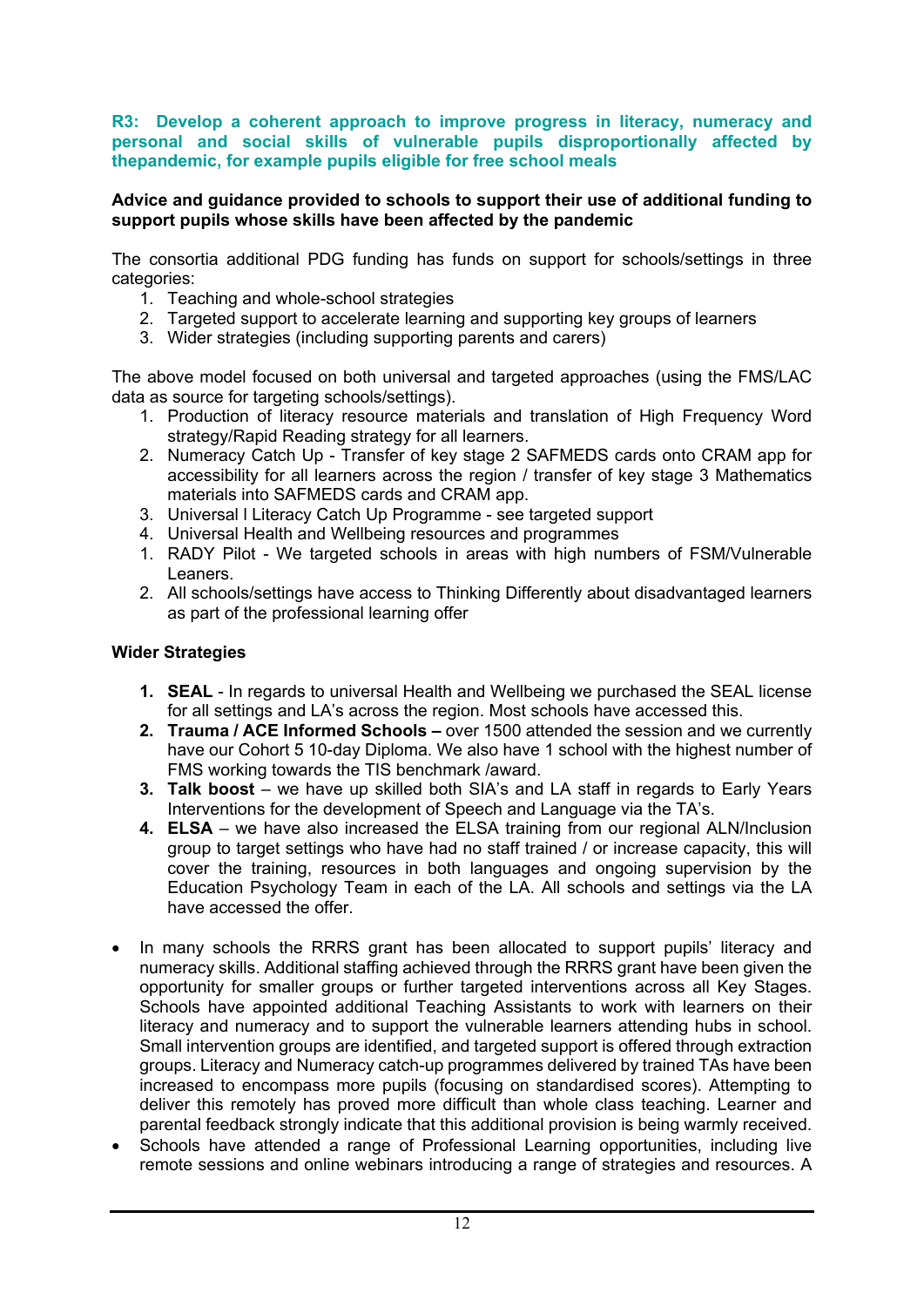cohesive support package has been in place for schools to help them improve the quality of teaching and maximise learner outcomes, especially of vulnerable learners. These resources focus on improving the following aspects:

- $\checkmark$  Basic reading and reading fluency
- $\checkmark$  Reading comprehension and vocabulary skills
- $\checkmark$  Basic numeracy and numeracy fluency skills
- $\checkmark$  Improving pupils and learning and revision strategies
- $\checkmark$  Some of the strategies and support materials were designed to be used in school and by parents at home to support their child's learning
- This has ensured well informed School Leadership Teams knowing how best to support Teaching and Learning in supporting literacy, numeracy and personal and social skills of vulnerable pupils. It has also ensured that Teaching/support staff have been upskilled in the identification of literacy and numeracy needs of every learner and/whilst promoting independent learning. These resources can be found on the regional support centre - GwE [Support](http://cefnogaeth.gwegogledd.cymru/adnoddau-gwe/?lang=en) Centre
- GwE have supported schools that have completed national tests during the autumn term to analyse the data and plan evidence based practice.
- Secondary Alliances and Primary Clusters have shared effective practice on developing pupils' interaction and social skills during live-streamed lessons e.g. interactive digital tools, effective use of breakout rooms, whole school campaign 'switch your camera on'.

## **Specific schools or cohorts of pupils disproportionately affected**

We have worked closely with each LA to ensure all Looked After Children (LAC) have access to digital resources with evidence of ongoing dialogue with WG and its impact. The LAC PDG individual bursary was made available to support any identified gaps / additional support required. In addition, many non-teaching staff (such as Social Workers/ESW'S) attended some of the professional learning offer in regards to trauma informed practise. The cluster LAC PDG model was flexible in regards to how schools/cluster used the grant and some of the funds has been used to increase 1:1 and Play Therapy sessions/ELSA/Friends. We also adapted our professional learning offer to Designated Teachers to support the remote learning and transition back to school.

- Schools have adapted their provision and school timetable based on pupils and parents questionnaires. Further sessions have been arranged for pastoral tutors to meet with pupils in small groups to offer social interaction between peers and to discuss what has worked well and the barriers to online learning.
- In Secondary schools the use of data tracking and intervention has improved using the new 4Matrix data packs and data walls. Regular conversations about learners and their progress are taking place and allowing targeted intervention work.
- Where family / learner engagement has been low, learners from English speaking families who attend Welsh medium schools have made limited progress or have shown some regression. GwE have worked closely with LA colleagues to produce resources, provide support and to plan for recovery. This includes the appointment of a new 'Y Gymraeg' lead within GwE to ensure robust planning for recovery support and to strengthen collaboration between GwE officers and LA in supporting schools.
- Ensuring the needs of MAT pupils has stayed on school's agenda by contributing to crossconsortia info-posters with tips to help leaders, parents, practitioners and pupils themselves with blended learning. Small groups are targeted for after-school intervention to reach A\*-A grades. This work has been done in conjunction with training from GwE. The introduction of Additional Maths for the most able has encouraged the development of the higher-level skills required for A\*-A.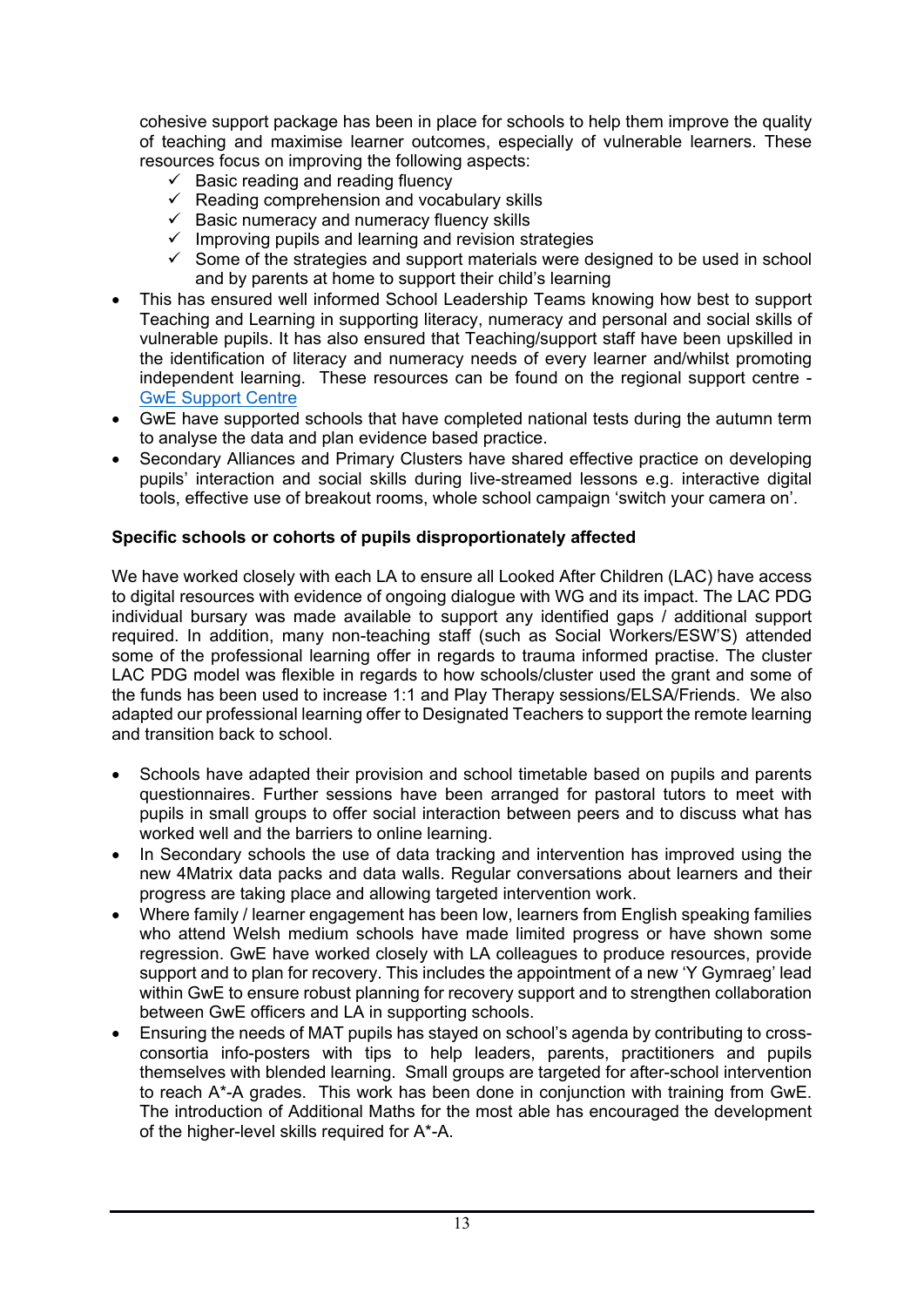- Schemes of work in KS3 are under review to ensure engagement and challenge of all ability groups, adopting the new teaching and learning strategies highlighted in the GwE training.
- GwE have supported schools that have completed national tests during the autumn term to analyse the data and plan evidence-based practice.
- Strong structures in place to monitor pupil engagement during online learning attendance, interaction and completing work. Schools are contacting families when there are concerns and supporting learners that have personal and social anxiety.

## **Specific skill areas affected**

Through co-evaluation with schools, the impact on learner skills is seen to be variable across the region. Where learner engagement has been low, basic skills have been impacted upon as well as learner social skills and readiness for learning. The RRRS support for schools has been put in place to support schools in Literacy and Numeracy. The RILL (Remote Instruction of Language and Literacy) project has been established to support schools in re-igniting learning and developing basic skills, especially vulnerable learners. The project is fully bilingual and has been piloted with 15 primary schools across the region. There will be a regional roll out from this term with all primary schools, inviting engagement with their vulnerable learners. Two research officers will enable us to train all interested schools across the region and give them access to the programme, offer ongoing support and drop-in implementation sessions, provide additional support to target pupils/families over the summer holiday and to monitor and evaluate the impact of the programme.

Further support for schools in the core subjects include:

#### **Mathematics**

- Developed accelerating learning resources, guidance and support focusing on evidence based strategies for improving fluency and recall in basic numeracy skills, and ensuring resources are accessible to all and suitable for a blended learning scenario.
	- $\checkmark$  shared overview in Heads of Maths and Numeracy Coordinators meetings.
	- $\checkmark$  offered professional learning opportunities for teachers and teaching assistants in the form of online webinars.
	- $\checkmark$  bespoke 'One to one' school support to address specific needs.
- Half termly Heads of Maths meetings, where time has been used to share GwE's Blended and Distance learning guidance, including exemplar subject specific models of effective and strategic planning for a blended learning scenario, share best practice in the region and facilitate discussions on effective, practical strategies for T&L.
- Additional professional learning opportunities has been organised for Mathematics teachers:
	- $\checkmark$  'Teaching Mathematics to mixed ability classes' online workshop: focusing on sharing good practice, research findings, practical resources and strategies that focuses on differentiating and ensuring an appropriate level of challenge for all.
	- 'Distance learning in Mathematics' online workshop: delivered by a leading practitioner in the region, focusing on effective use of online platforms for asynchronous & synchronous teaching, sharing and modelling practical strategies for engaging all learners, and using assessment for learning to steer planning in the right direction.
- Programme of support put in place to support newly qualified teachers during the pandemic.
- Network meeting specifically for early career Mathematics teachers: focusing on sharing practical resources, guidance and additional CPD opportunities. Facilitated discussions on sharing good practice and planning for the future.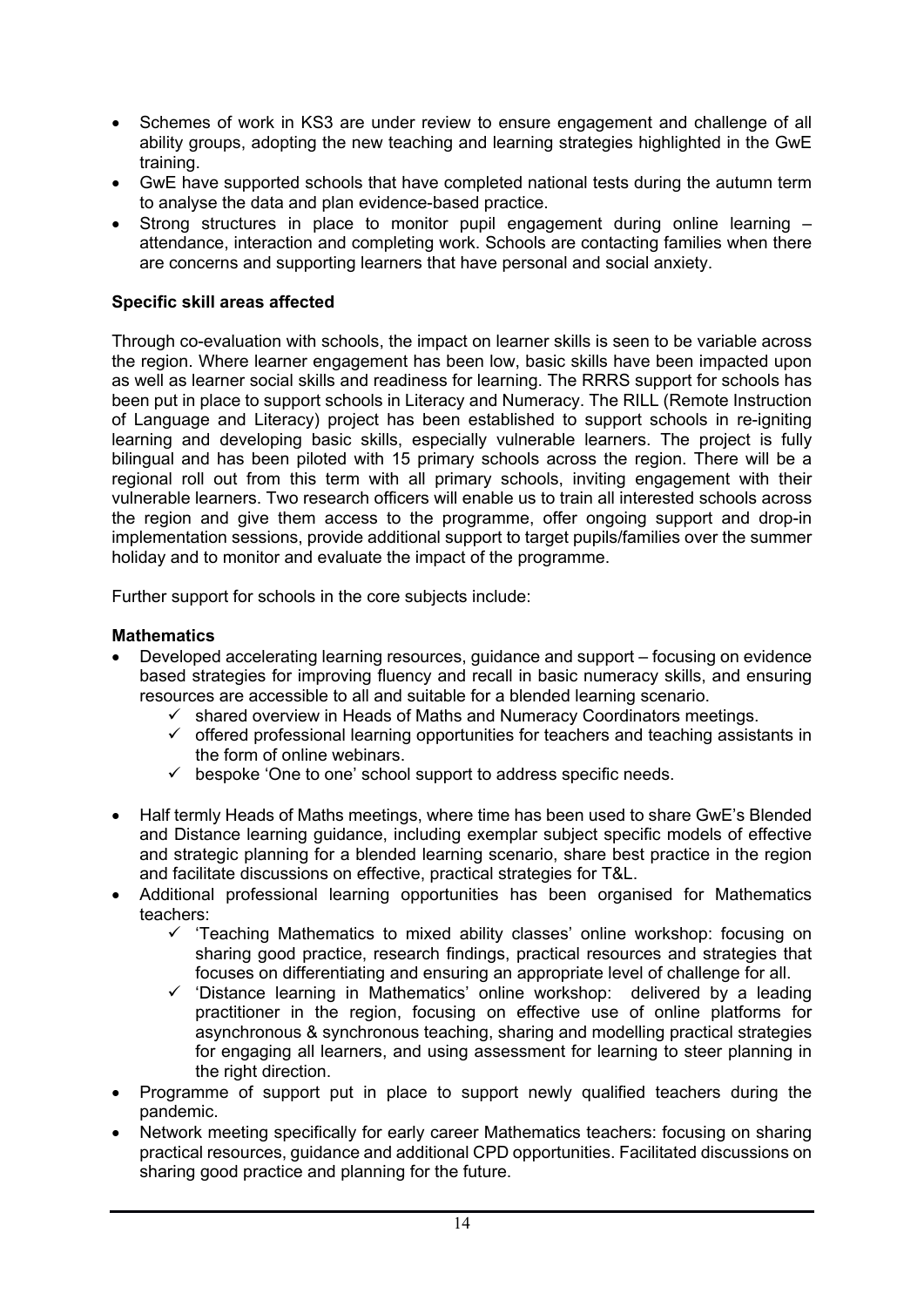## **English**

- Delivered subject specific training focussing on delivering elements of the English curriculum remotely – oracy and writing.
- Effective retrieval practice identified as an essential aspect in remote teaching in order to assess prior learning and make connections. Training session open to English teachers across the region and a forum to share best practice established.
- Bespoke support provided to schools in delivering key elements of the GCSE English/ Literature course remotely. This work has focussed on supporting the development of learning plans and teaching resources.
- Best practice case studies identified in English and shared regionally.
- Programme of support put in place to support newly qualified teachers during the pandemic. Seven week programme/ practical sessions focussing on effective teaching and learning particularly in remote settings.
- Literacy Intervention Programme developed based on the needs and feedback from secondary schools. Two tiered, comprehensive package of resources to support teachers and teaching assistants in developing the literacy skills of identified learners. Programme is used widely across the region /package of professional learning to support teaching assistants.
- Bespoke training provided to schools with high numbers of vulnerable learners focussing on accelerating literacy skills.
- Development of the *Herio* website and KS4 instructional videos to support learners. These can be accessed through an app or through the website
- Bespoke reading pilot introduced to 10 secondary schools across the region. Schools with our highest numbers of LAC/ FSM learners have been targeted. 'Building Reading Power' is a pilot which aims to improve the reading skills of struggling readers who also lack motivation and interest. Schools involved have been provided with the practical resources they need as well as a programme of professional learning which focuses on effective teaching of reading; building fluency; improving engagement and strengthening reading habits at home. As well as upskilling classroom teachers, we are also working with TAs and Learning Coaches. Bangor University are working with GwE on this project to monitor and evaluate the impact of this pilot. If successful, this will be shared regionally.

## **Science**

- Development of the blended learning guidance and modelled examples, which has been shared with all Heads of Science through network meetings and with individual departments.
- Development of GCSE booklets to support learners who cannot access digitally shared with all departments.
- Modelling of online quizzes and knowledge organisers to assess pupil progress with key departments.
- Co-construction of schemes of learning for online delivery.
- Further development of the www.tanio.cymru website and creation of resources that have been used by both teachers and pupils from across the region.
- Programme of support put in place to support newly qualified teachers during the pandemic
- Co-construction of resources and training plan with the literacy lead to develop reading and oracy in Science. These have been used in key schools to support development of skills.
- Differentiated work booklets for GCSE pupils, identifying the key knowledge, terminology etc. have been produced and shared.
- Development of accessible assessment material (reduced reading age and complexity) /exam questions to support learners with less developed skills – both numeracy & literacy.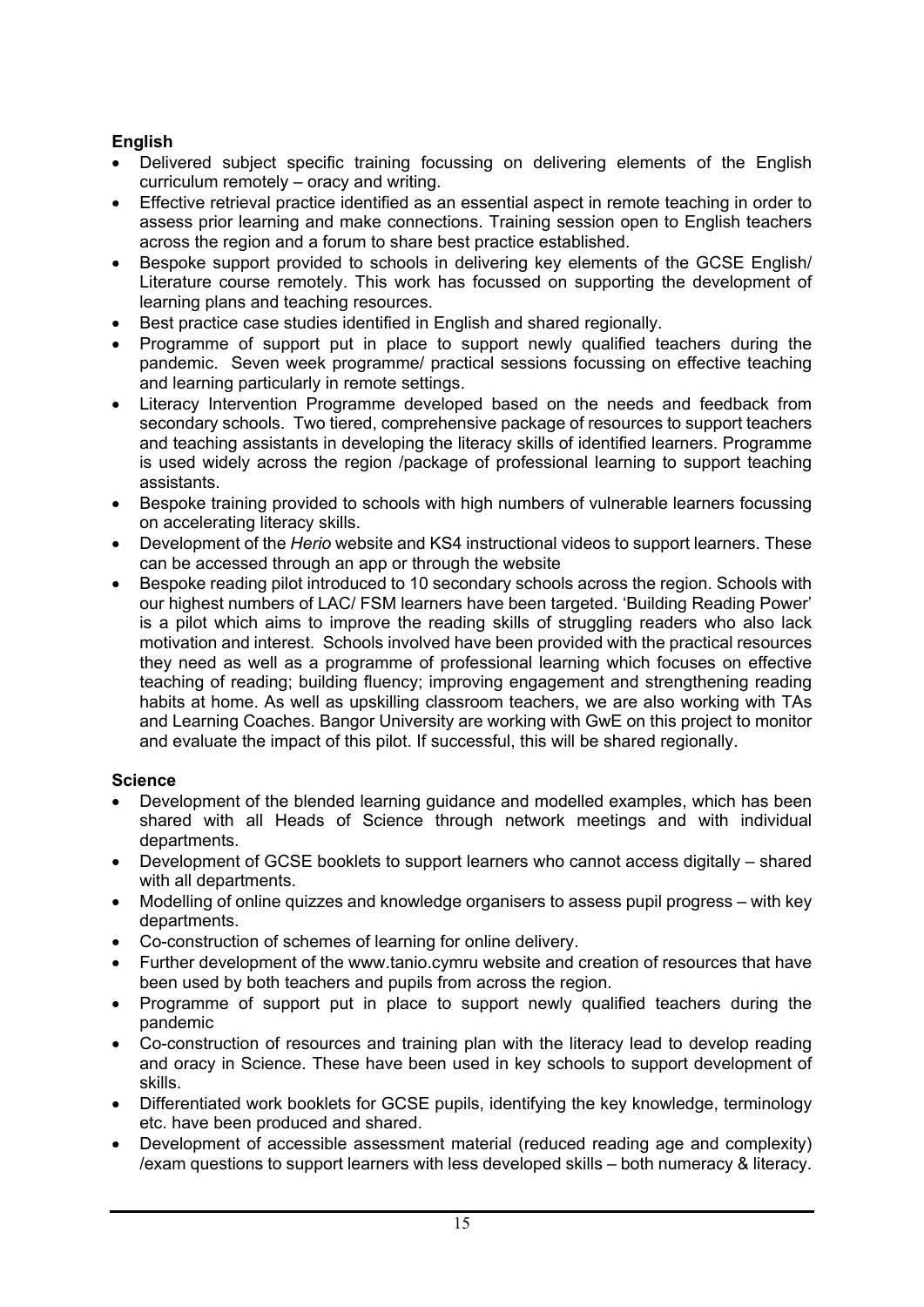Development of supporting materials and modelled examples to develop numeracy Skills in Science have been shared with key departments and training has been provided to support teachers to differentiate and deliver the numeracy.

## **Welsh**

- Specific workshops were held for Heads of Welsh departments in the region on the blended teaching and learning of language
- Workshop entitled 'Datblygu iaith a'r meddwl creadigol trwy ddysgu ac addysgu'n gyfunol' held as part of the GwE professional learning offer.
- A series of 'Be' sy'n bosib?' (GwE) workshops were held to promote the use of Google for Education digital tools and others (on Hwb digital platform). These open workshops proved to be very popular with primary and secondary teachers alike across the region.
- Specific support provided for Welsh departments to develop their resources and their interactive use of their digital platforms so as to enable them to target specific cohorts of pupils quickly.
- Members of Welsh departments were encouraged to joint national KS3, KS4 and KS5 working groups to develop innovative teaching and learning resources to share nationally via the Hwb platform.
- 'Dysgu Carlam Y Gymraeg' resources were created specifically in order to support whole school literacy interventions.
- 'Y Gymraeg ar Garlam' scheme was established so that literacy co-ordinators and Heads of Welsh departments in the region can share resources to support interventions that target the cross-curricular literacy skills.

In response to the need to support and develop learners' oracy skills a successful bid was made to Welsh Government to develop the 'Ein Llais Ni' oracy scheme (based on the 'Dy Lais Di' scheme which was piloted locally), and this scheme will be disseminated and embedded across the region.

## **How we are addressing this issue in our longer-term plans and policies**

In regards to Health and Wellbeing the key areas of evidence from schools/settings are:

- Re Connecting friendship groups and relationships.
- Structure and Routine
- Targeting Physical Health some learners have done no physical activity
- Increase in learners who are anxious
- Sleep patterns and attendance
- Speech and Language in the early years
- Digital gap in regards to tackling pupil/family poverty
- Further engagement with parents / carers
- Developing independent learners.
- Further requests for school counselling and some schools stating the need to additional school-based counsellors and CAMHS.

There is a need to build the above in to the school curriculum and planning.

The 2021-2022 Business Plans show that this aspect is an important part of our strategic objectives and regional priorities (see Section 8)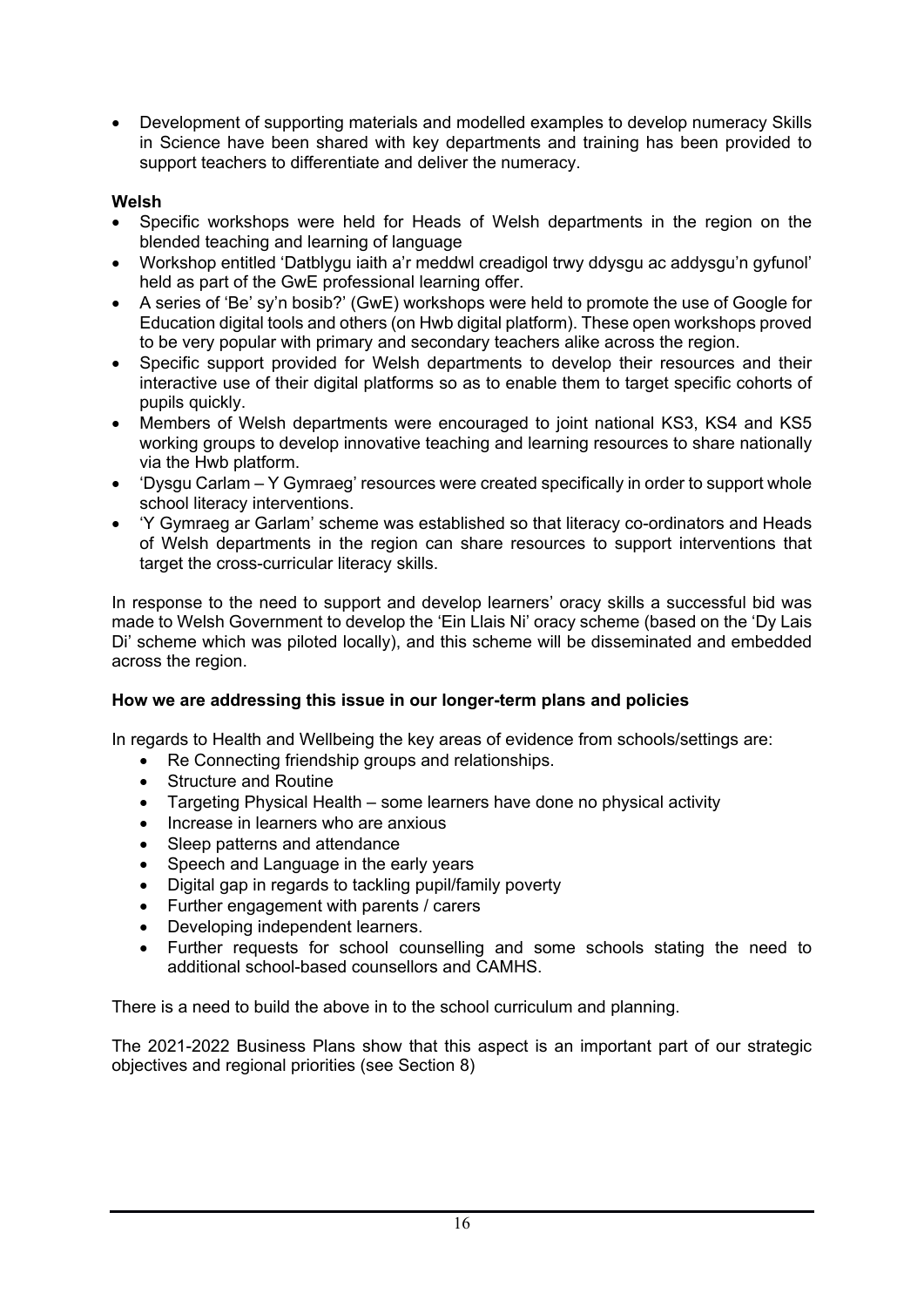#### **R4: Establish strategies to monitor and address the long-term impact of the pandemic on the physical and mental health of pupils**

- GwE are ensuring that the Framework on embedding a whole-school approach to emotional and mental well-being is central to our work with schools. A recent meeting of the regional key partners agreed on the Governance and accountability for the framework moving forward.
- GwE have also been working closely with Wellbeing Leads/Healthy School across the region to ensure we are consistent in our approach in supporting schools. We are currently mapping the GwE/LA universal Health and Wellbeing across the region and this should be available before half term.
- A week of PDG workshops: Impact and Evidence based Practice took place between March 22 and 26 and was well attended by school practitioners and educational partners. This learning and sharing week, was a week-long celebration and sharing of work from across Wales regarding provision and progress of disadvantaged learners through targeted PDG expenditure. It was designed to highlight the importance of aligning PDG to research-based interventions and development in Teaching and Learning practices to assist the disadvantaged learner and engage in face-to-face learning. During the week, consortia, schools and settings and professional partners put on a range of professional learning workshops, discussions and talks. This is available on the HWB platform with 18 hours of professional learning for schools/settings:

[https://www.gwegogledd.cymru/wp-content/uploads/2021/03/Rhaglen-GDD-\\_-PDG-](https://www.gwegogledd.cymru/wp-content/uploads/2021/03/Rhaglen-GDD-_-PDG-Focus-Week-Programme.pdf)[Focus-Week-Programme.pdf](https://www.gwegogledd.cymru/wp-content/uploads/2021/03/Rhaglen-GDD-_-PDG-Focus-Week-Programme.pdf)

- The Directors of Education across the region have identified parental engagement as a regional priority. A regional group with representation from each authority has been set up to look at a strategy to help parents / carers support their child's learning. We have worked closely with Mike Gershon, author of more than 40 books on teaching, learning and education, including numerous bestsellers in rolling out bilingual online teaching resources in supporting the role of parents / carers in helping their children to learn. The resources and website that Mike Gershon has developed is a strong starting point for supporting parents and we have been working with Mike to ensure that the website is bilingual and free to every parent in North Wales.
- GwE have also worked with an external partner (an expert in well-being, change and resilience) in running a series of wellbeing workshops 'Looking after myself' aimed at school and LA staff. The sessions explores the meaning of well-being and how we can create a balanced perspective about work and life. These workshops have been used in group situations or by individuals. As well as providing information and tips on wellbeing and resilience, they have been designed to give the workforce time and space to consider how well prepared they are to face the challenges of a rapidly changing external environment.

The four workshops focus on a different aspect of wellbeing:

Session 1: Understanding my Resilience and Reaction to Change - <https://youtu.be/tDkLAaEoFjs>

Session 2: The Keys to Resilience-Developing Vision and Purpose - [https://youtu.be/nuRVRi\\_M7c8](https://youtu.be/nuRVRi_M7c8)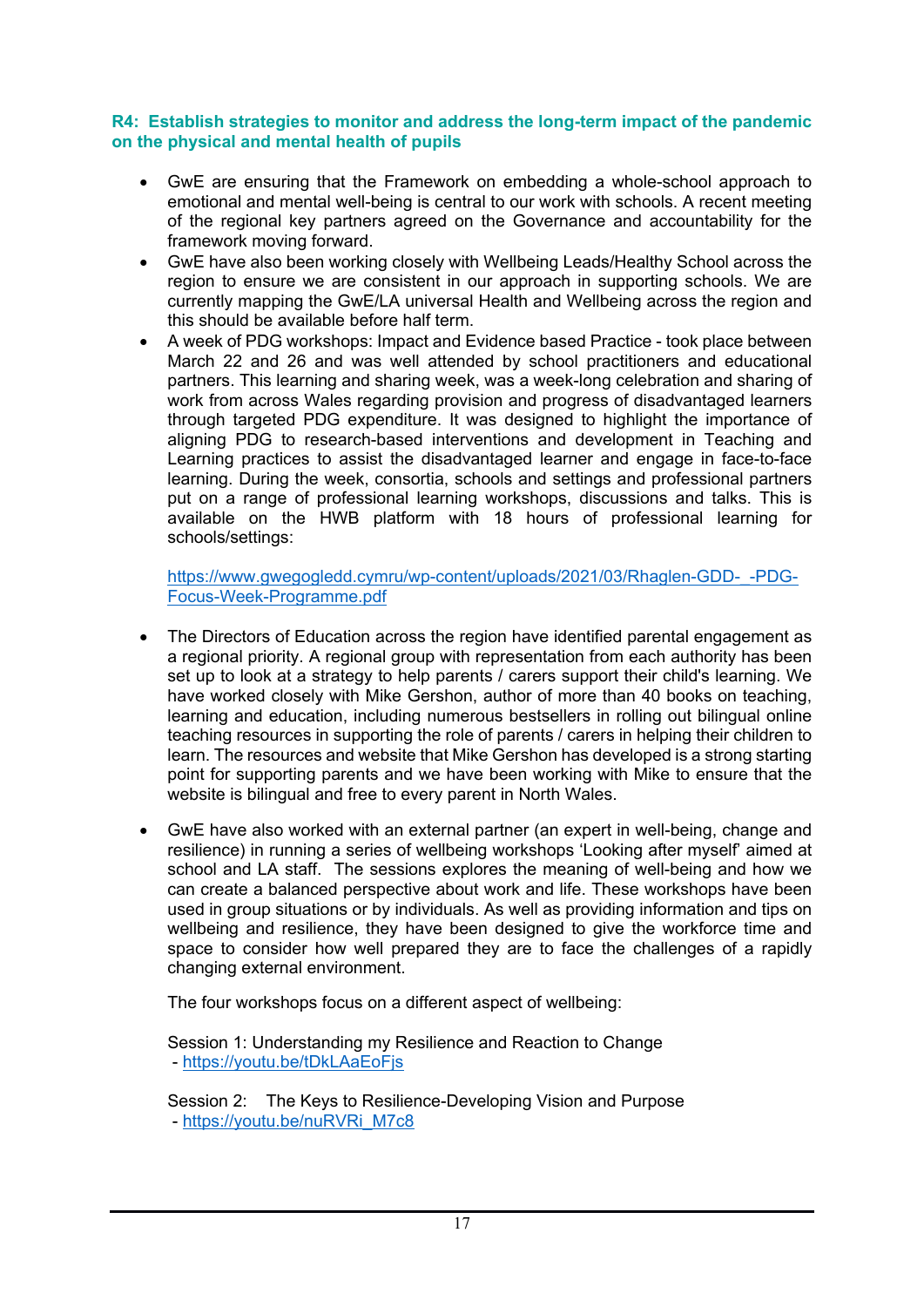Session 3: The Keys to Resilience-Developing Emotional Intelligence - [https://youtu.be/vudqzc\\_jnMw](https://youtu.be/vudqzc_jnMw)

Session 4: Healthy Living - <https://youtu.be/37z5H73oelg>

Each workshop lasts between 45-60 minutes including time build in for personal / group reflection and they can be used as a series of workshops or you can use them discretely as single sessions.

 Several school leaders have been offered a 'reflective space' to engage with an external coach to discuss any aspect of their own wellbeing. A number of Head teachers from accross the region have taken up this offer and have provided positive feedback regarding the process.

## **Impact of the pandemic on pupils' mental health**

Schools and settings have used a range of wellbeing measures / surveys to gather evidence on the mental health of learners. LA's & Schools have used and accessed the Children's Commissioner Office Me and Coronavirus Survey in order to further target key areas within their curriculum. For example, some schools have used the Edinburgh Warwick mental Health scale. Other schools have implemented the Trauma Informed Schools I wish my Teacher Knew survey to get learners to reflect and move forward.

Some schools have used the 'Drawing and Talking' intervention with LAC as a meta emotion philosophy in regards to reflecting on feelings and developing emotional literacy. Another procured the service of a Drama Consultant to work with all learners from year 7-9 to discuss the impact of school lockdown on mental health via an art-based workshop.

GwE have also worked with the Mental Health UK Charity to support the implementation of the BLOOM mental Health school programme across the region. The curriculum resource is available in both Welsh/English - targeting learners at KS 4 and Post 16. More than half of the secondary schools attended the sessions with bespoke session in Welsh. One school implemented the programme with the sixth form with focus on:

- **•** Building Resilience
- Exam Stress and managing pressure
- Social pressures
- Friendships

## **Support provided to schools so far to help them address pupils' needs**

GwE have supported individual pastoral staff in both primary and secondary schools, focus has been on up skilling staff in universal approaches to supporting health and wellbeing and mental health of learners. Examples include the increase in the number of school who have accessed the professional learning offer in Trauma Informed Schools/Relational Play and also managing anxiety in children. We have also adapted our professional learning offer for Designated Person to include a section on effective strategies.

Schools have also accessed the SEAL resources in addition to our resources in the support centre.

The national PDG focus week was also about supporting vulnerable learners and strategies for schools to use.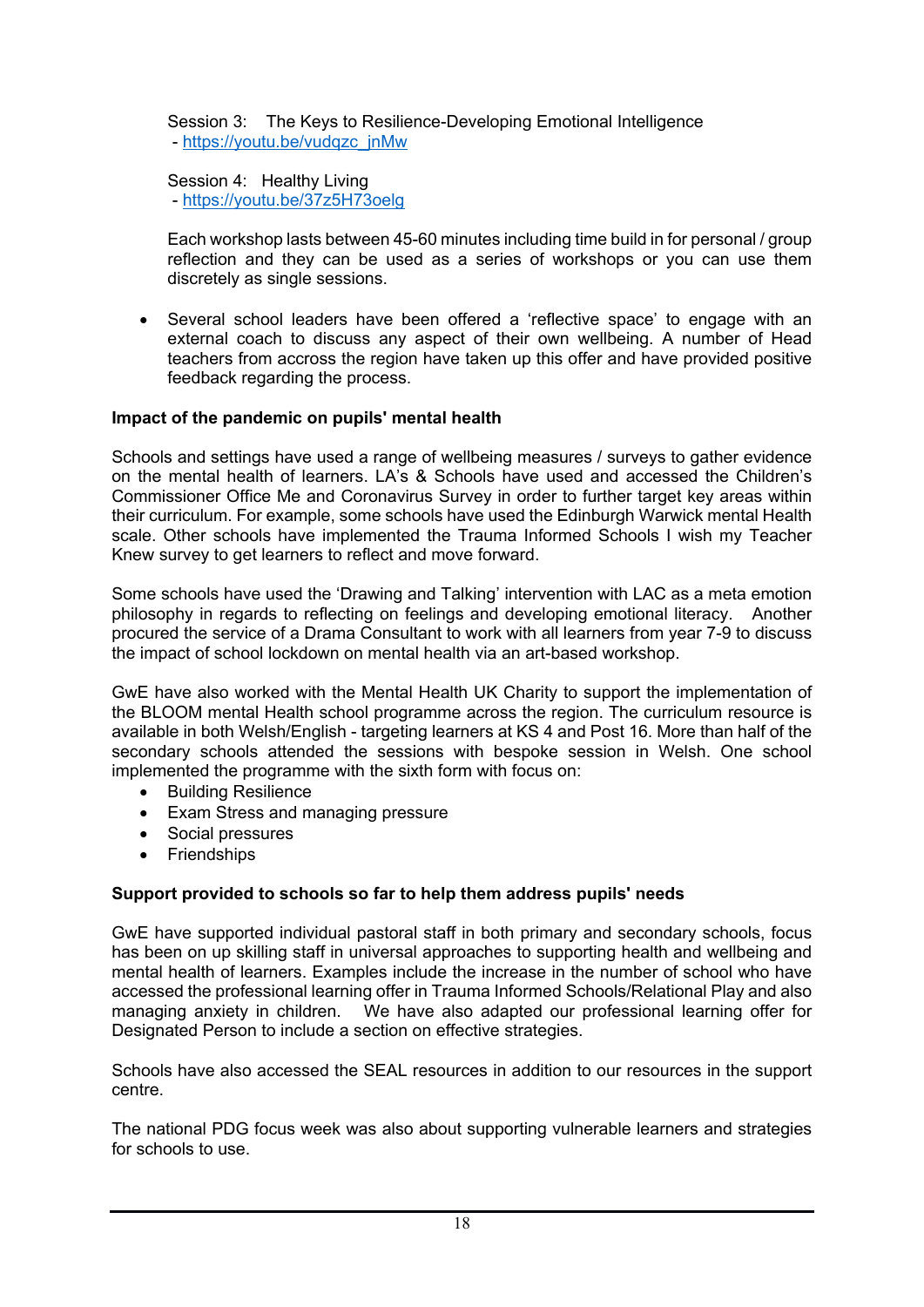GwE have also targeted 50 schools across the region to participate in the Adoption Cymru/WG pilot in regards to professional learning offer and membership for schools.

#### **R5: Create opportunities to take stock and evaluate the impact of policies and practices developed since the start of the pandemic to inform future ways of working and curriculum design**

During the COVID period GwE has continually reflected on the effectiveness of the work. Both internal and external resources have been used to ensure that we have a balanced perspective on the quality of the work. This has included working with the Education Development Trust and Steve Munby to develop the organisation and plan our future infrastructure. GwE hava also worked on a weekly basis from the beginning of spring 2021 with Professor Graham Donaldson to develop its own staff to effectively support schools with the new curriculum.

Reports to GwE Joint Committee have included:

- Transition back into school
- Wellbeing
- Blended learning Resources
- Re-starting learning model for North Wales
- GwE work programme and Regional Priorities
- Qualifications
- Annual Report 2019-20
- Professional Learning GwE offer to schools Summer Term 2020
- Accelerated Learning Programme
- ALN Transformation
- Schools in category
- Budget monitoring
- Annual Budget
- Supporting Schools
- Reform Journey & Professional Learning
- Distance / Remote Learning and parent / carer engagement
- Developing Accelerated Learning programmes for the Welsh language
- Estyn Thematic Review
- Governance Arrangements: Internal Audit
- Internal Audit Reports
- Risk Register

The current work programme for SIAs with every school involves working in partnership selfevaluating the school's provision during the past year. This includes evaluating the impact GwE's support during the period and also future support needs for schools and clusters. The regional priorities and areas for improvement are based firmly on the findings of our internal self-evaluation processes, external reviews on our current practice and direction of travel, and through consultation with headteachers and the Local Authorities (see Section 8 on 2021-22 Business Plan Priorities).

The lessons learnnt from the start of the pandemic to inform future ways of working and to support schools with the new curriculum is addressed in Section 6 below.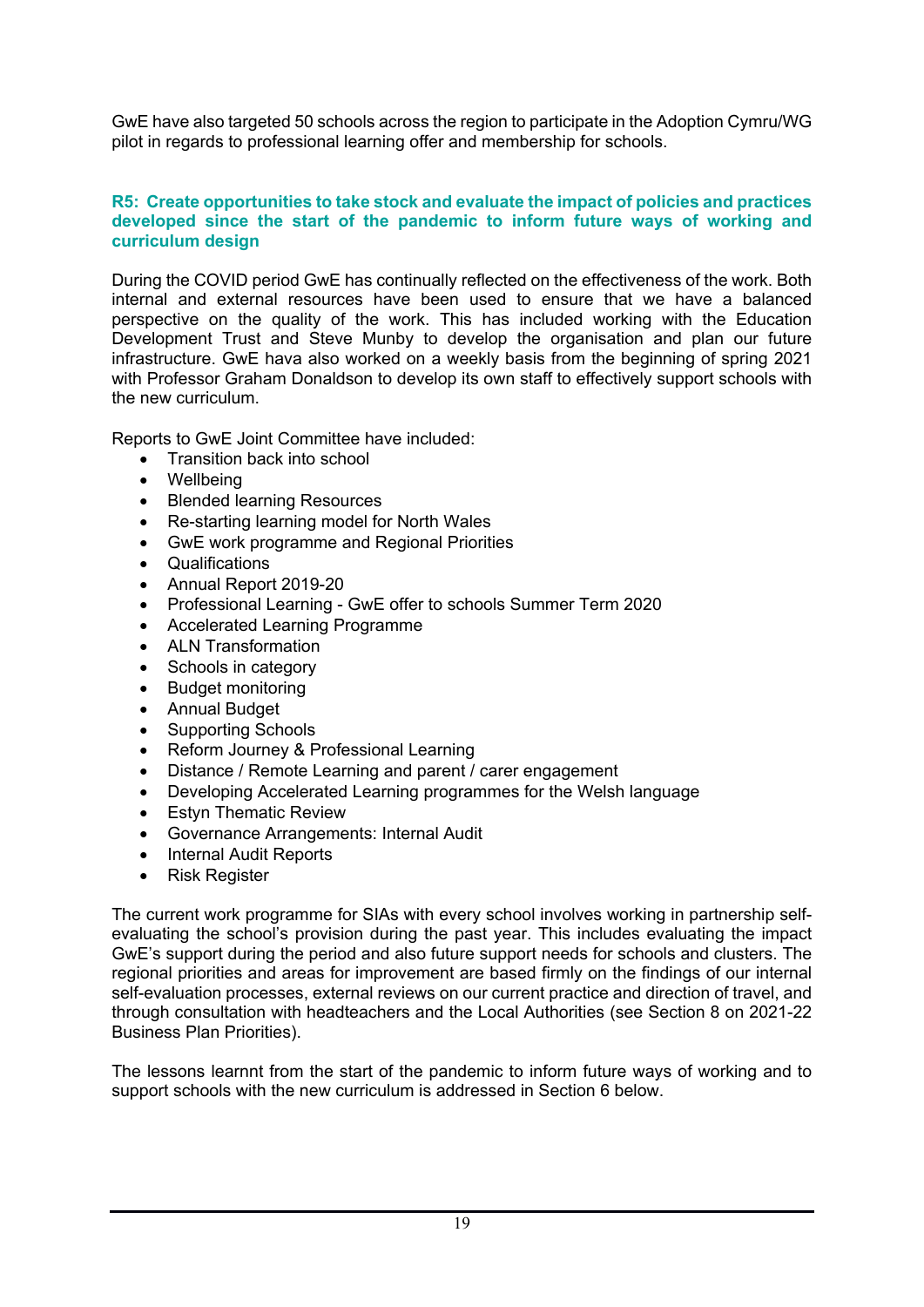#### **6. SUPPORT DURING THE PANDEMIC THAT HAS PROVIDED GROWTH POINTS IN PREPARATION FOR THE NEW CURRICULUM**

The response to COVID-19 has of course had a significant impact on schools and is likely to have disrupted some of their plans for preparation and implementing the new curriculum. However, the education reform programme in Wales, built around the new *Curriculum for Wales* (*CfW*), provides a positive way forward as we emerge from the restrictions of the last year. It has at its heart a number of guiding ideas:

- That the curriculum and associated teaching, learning and assessment should flow from four clear purposes agreed nationally and pursued locally.
- That those purposes should encompass helping all of our young people to become: **ambitious and capable learners; enterprising and creative contributors; ethical and informed citizens; and healthy and confident individuals.**
- That young people's learning should build progressively towards those four purposes across their time in school education.
- That teachers and schools should have greater freedom to realise those purposes in ways that can meet the needs and characteristics of the young people and the communities that they serve.

These basic ideas give rise to a number of important implications:

- That the national curriculum framework should establish necessary national consistency of purpose and approach but leave wide scope for local decision making about key aspects of learning and teaching.
- That curriculum making is a process that should involve collaboration amongst teachers, schools and wider interests.
- That accountability should not inhibit the quality or narrow the scope of learning. Wherever possible it should pursue quality enhancement rather than narrow quality assurance.
- The success of the reform programme should be judged against the extent to which it leads to better and more relevant learning for young people and to higher standards of achievement. Both the quality of the learning and the nature of standards should relate to the extent to which the agreed purposes are being realised in practice for all young people.

The impact of the pandemic has naturally influenced how schools and settings can move forward with the reform. They need to re-establish the relevance of its four guiding purposes for Wales's young people. In many ways the pandemic has made those four purposes more relevant than ever as schools seek to build the confidence of their young people and rekindle their desire to learn. Schools have had to think deeply about what matters in learning during periods of interrupted schooling and the four purposes of the new Curriculum for Wales stand up well to that examination. The pandemic has also required changes to the nature of the teaching and learning process, not least in the ways in which digital technologies can enhance possibilities for more independent learning.

#### **How schools and settings will continue to be supported on their journey to implementing the new curriculum from September 2022**

Our regional priorities for 2021-22 are a combination of improving school provision, leadership and outcomes, as well as delivering the reform journey and the new curriculum. Our approach to the reform journey has been integrated in all aspects of our work from the beginning. Not one element of the reform journey can stand alone. It is viewed from the need of learners and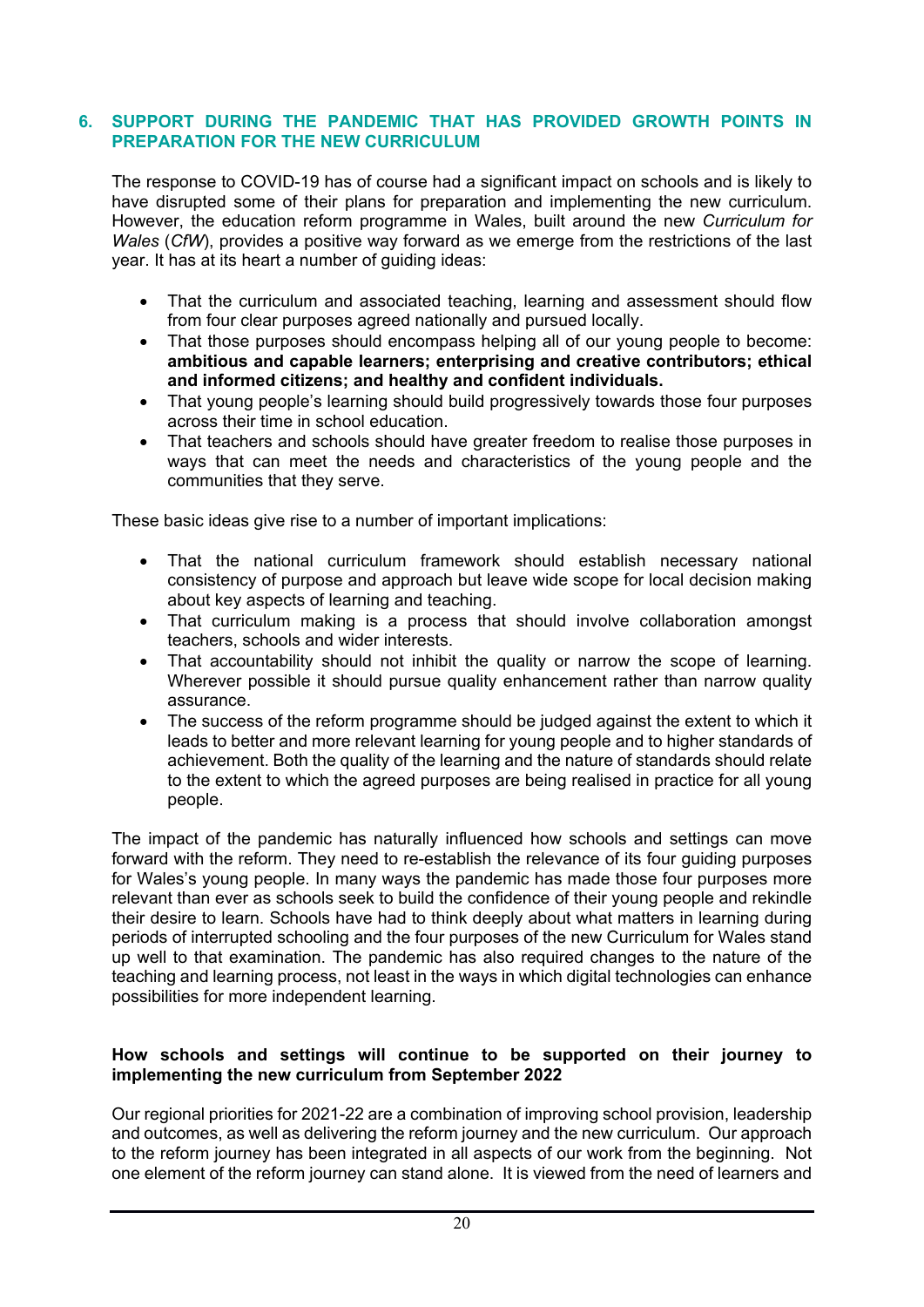the baseline of individual schools and clusters to deliver change according to agreed expectations.

The four purposes outlined in the '*Curriculum for Wales'* guidance should be the starting point and aspiration for schools as they prepare to design the new curriculum and support their learners to become:

- Ambitious, capable learners, ready to learn throughout their lives;
- Enterprising, creative contributors, ready to play a full part in life and work;
- Ethical, informed citizens of Wales and the world; and
- Healthy, confident individuals, ready to lead fulfilling lives as valued members of society.

The regional priorities are aimed to support schools and settings as they work towards those four purposes. All regional work aligns with the document '*Journey to 2022*' which was published in October 2020 and co-created by Estyn, the 4 regions and Welsh Government (see *Appendix 3*). This document identifies a series of phases that schools will undergo as part of their preparations for the new Curriculum for Wales and these include engagement, design, trialling and planning and finally evaluating and preparing for first teaching.

As part of the support to schools for the new *Curriculum for Wales*, GwE has worked with the other regional consortia to develop a national professional learning offer that integrates all aspects of the wider reform including Schools as Learning Organisations, *Y Gymraeg* (towards a million Welsh speakers by 2050) and the Additional Learning Needs Transformational Bill. This cross regional offer is aimed at supporting all school practitioners, and focuses initially on Senior Leaders with the following themes:

- Leading Change
- Leadership for the new curriculum
- Developing a Shared Vision
- Planning for Curriculum Change to include curriculum design, progression and assessment
- Leading Pedagogy
- Time and Space for Professional Learning

This professional learning offer was originally scheduled to begin in spring term 2020, however was naturally paused due to the priorities of the Covid-19 pandemic. In discussions with Head teachers across GwE, the professional learning resumed virtually in January 2021 with the Leading Change session. The planned sequence of professional learning available to schools is outlined in *Appendix 4*. These sessions across the region are cluster-based and enable smaller groups of primary schools and their local secondary school to discuss the new *Curriculum for Wales* across the 3-16 learning continuum. Across the region, 832 Senior Leaders attended these Leading Change sessions, of which 170 were from Flintshire. In recognition of the re-opening of schools to all learners in March and April, the Professional Learning sessions were again paused in March 2021.

Following discussions with the Directors of Education through the GwE Management Board, a series of consultative workshops were held in April 2021 in each Local Authority to listen to feedback from Head teachers on the professional learning offer and how best to re-engage. Over 300 Head teachers attended the consultations, with all Headteachers from Flintshire attending.

Feedback indicated:

 Head teachers of both primary and secondary sectors recognise the importance of continuing to collaborate across the sectors to support the 3-16 continuum;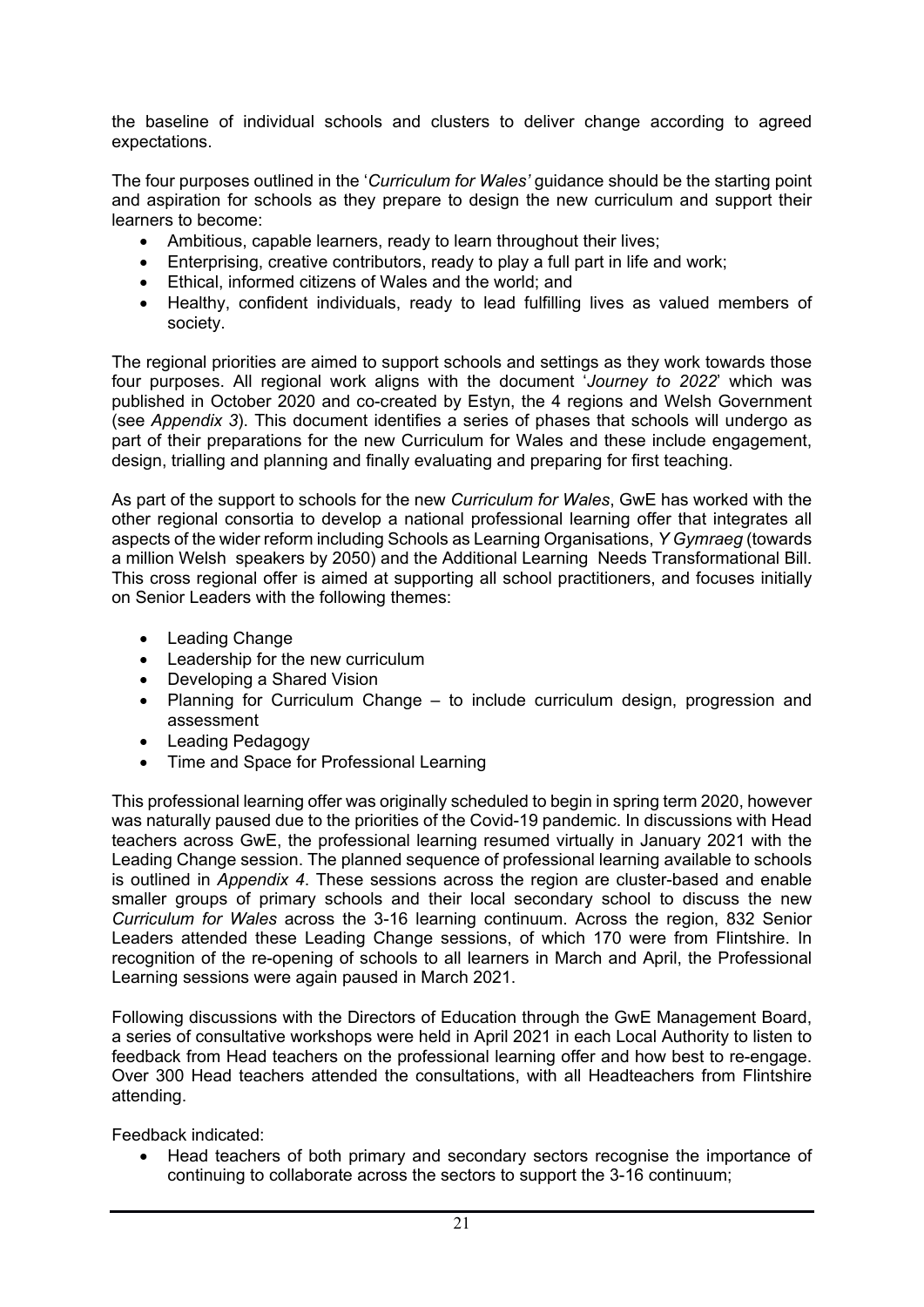- All leaders recognise the importance of maintaining the momentum of the professional learning but acknowledge the challenge of timing given current pressures and challenges;
- Leaders are keen to work with GwE and to draw on the input of external experts where appropriate;
- Leaders recognise that flexibility in engaging with the professional learning offer is key to ensuring effective engagement.

To support re-engaging with the Curriculum for Wales work, a further leadership planning session has been planned for each individual cluster across the region to build capacity of clusters to collaborate across the requirements of the reform journey as a whole and form an agreed action plan for each cluster. As part of this, all Supporting Improvement Advisers have facilitated sessions where schools within a cluster have the opportunity to work collaboratively to strategically plan for the implementation of the curriculum. Adopting a flexible and sensitive approach to the timings of these sessions has been a key aspect of the discussions between GwE, the local authority and schools. Activities to support preparations for the new curriculum at school and cluster level have been identified within School Development Plans.

Examples of planned activities in Flintshire schools include:

- identifying further opportunities for senior leaders to work on developing shared vision;
- collaborating across schools to develop common approaches to teaching and learning and share common language;
- identifying opportunities for teachers to collaborate to unpack and sense-make together within a specific *Area of Learning and Experience*.

The use of technology to collaboratively develop cluster plans and websites ensure that the dialogue is ongoing and Senior Leaders are able to continue this work, following discussions back at individual school level.

In addition to the Professional Learning offer, additional support from GwE is available to schools as they prepare for *Curriculum for Wales*. This support will be accessed at both cluster and individual school level, including tailored bespoke support where needed.

Further support available to schools also includes a series of 'Think-Pieces' which have been written by the GwE team as part of the weekly reform sessions with Professor Graham Donaldson. These papers, which cover key aspects of the curriculum reform journey including leadership, vision, pedagogy, assessment and curriculum design, have been shared and refined through consultation with wider partners in Local Authorities, Estyn and Bangor University. All senior leaders have been invited to attend a webinar in May 2021 to explain and share this work on the Think Pieces. These are included in *Appendix 5*.

A key aspect in moving forward will be supporting schools to develop networks across all six *Areas of Learning and Experience* (AoLE). As part of business plan priorities, GwE will invite and facilitate opportunities for school practitioners to engage with peers to consider planning and curriculum design within and across AOLEs to meet the needs of all learners to realise the four purposes of the new curriculum.

Working in collaboration with partners in Higher Education Institutes is a further priority for the region as GwE supports schools to develop the role of enquiry within the new *Curriculum for Wales*. This work is an important aspect of the wider work on developing effective teaching and learning, which in turn builds on the work of developing assessment for learning. For this purpose, GwE have worked with schools across the region over the last three years to develop and share effective practice in formative assessment using evidence based learning. There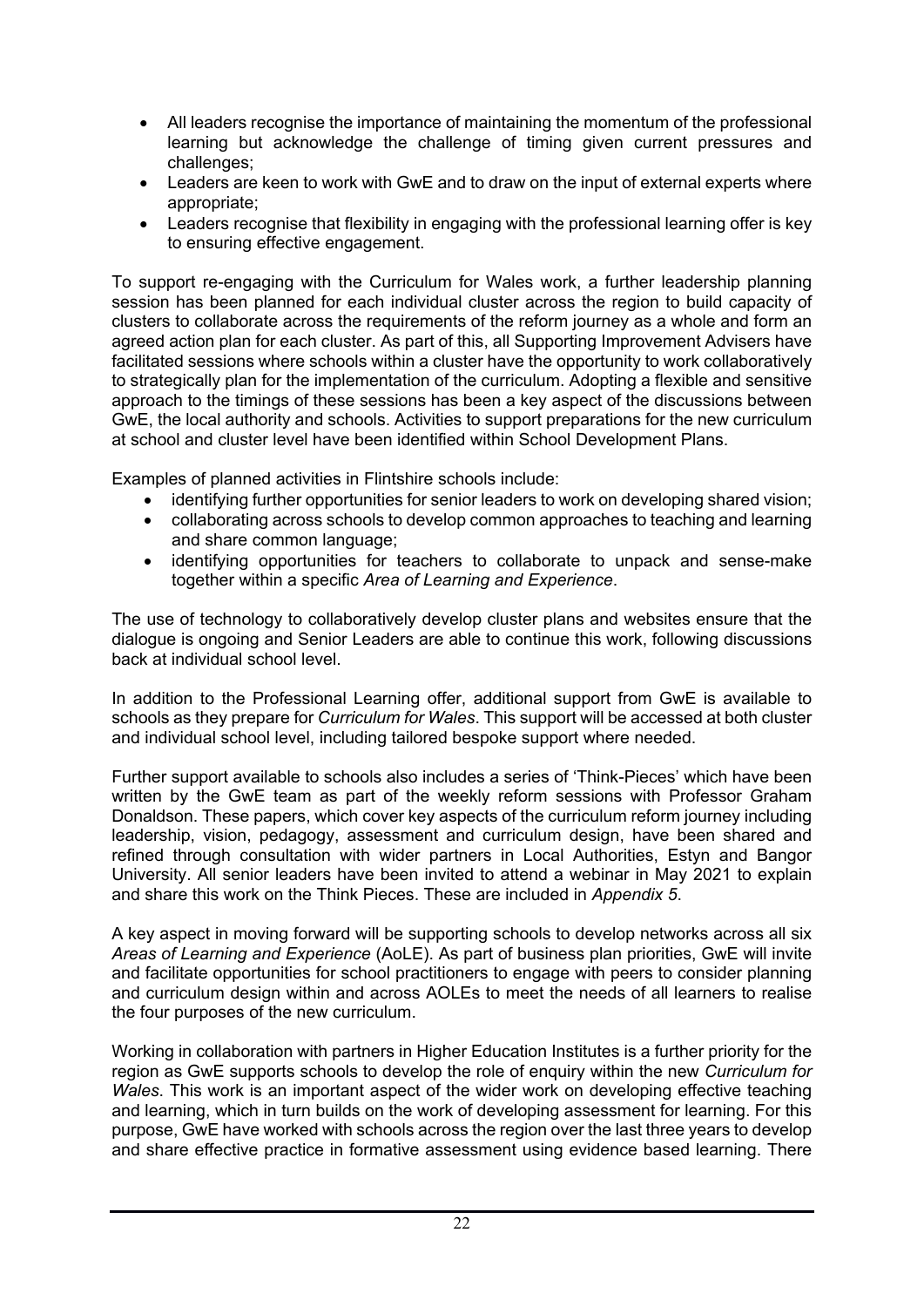are 360 schools across the region participating in this work including 75% of the schools in Flintshire.

In supporting schools in their readiness for implementing the curriculum in September 2022, GwE are working with schools and wider partners to develop a wide range of qualitative indicators which will allow schools to reflect on how they are implementing the four purposes of the new curriculum. Furthermore, schools have access to a series of milestones within the regional information management system that allows them to reflect on their progress. Prior to the initial lockdown period in March 2020, over 90% of schools indicated that they were either partly on track or better in their knowledge and understanding of the new curriculum framework. Nearly all schools indicated that they were partly on track or better with their engagement and participation in cluster work for preparing for the new curriculum.

## **7. BUSINESS MATTERS**

## **Staff Development**

The consistency and quality of challenge and support to schools is good. Regular training, support and discussions ensure that Supporting Improvement Advisers' knowledge and understanding of national and local developments, and the implications of this on their roles, is good.

Quality Assurance processes continue to develop and evolve in line with national developments and principles. Messages and information are communicated clearly and on a regular basis to all employees. Generic, purposeful and effective support programmes are offered. Full and sector team meetings offer regular opportunities for collaboration, consultation and contributing to discussions and decisions regarding GwE's direction of work during a period of considerable change.

## **Performance Management and Accountability**

The clear and robust accountability framework in a key strength in GwE. Detailed business plans on all levels of planning address all aspects of the work of GwE, and clearly note the contribution of the service to the transformation agenda. Plans are fully costed, with clear success criteria and milestones for delivering objectives.

There are detailed self-evaluation arrangements. Plans are reviewed on a quarterly basis, evaluating progress and impact. Staff on all levels fully understand their responsibility for continued improvement and accountability.

Each Local Authority has a detailed business plan agreed upon by the head of service and the core adviser. Progress towards agreed outcomes on a local authority level is monitored on a quarterly basis and discussed regularly in meetings between the lead adviser and Local Authority. Ongoing issues are referred to GwE Senior leaders in a timely manner.

Self-evaluation is a strong feature in GwE and the self-evaluation process is cyclical and ongoing. Great emphasis is placed on accountability and continuous review, and there is consistent emphasis on progress in line with priorities. Consequently, GwE leaders accurately identify areas of good performance and areas for development, or areas where there is an element of risk in terms of improving experiences and educational outcomes for learners.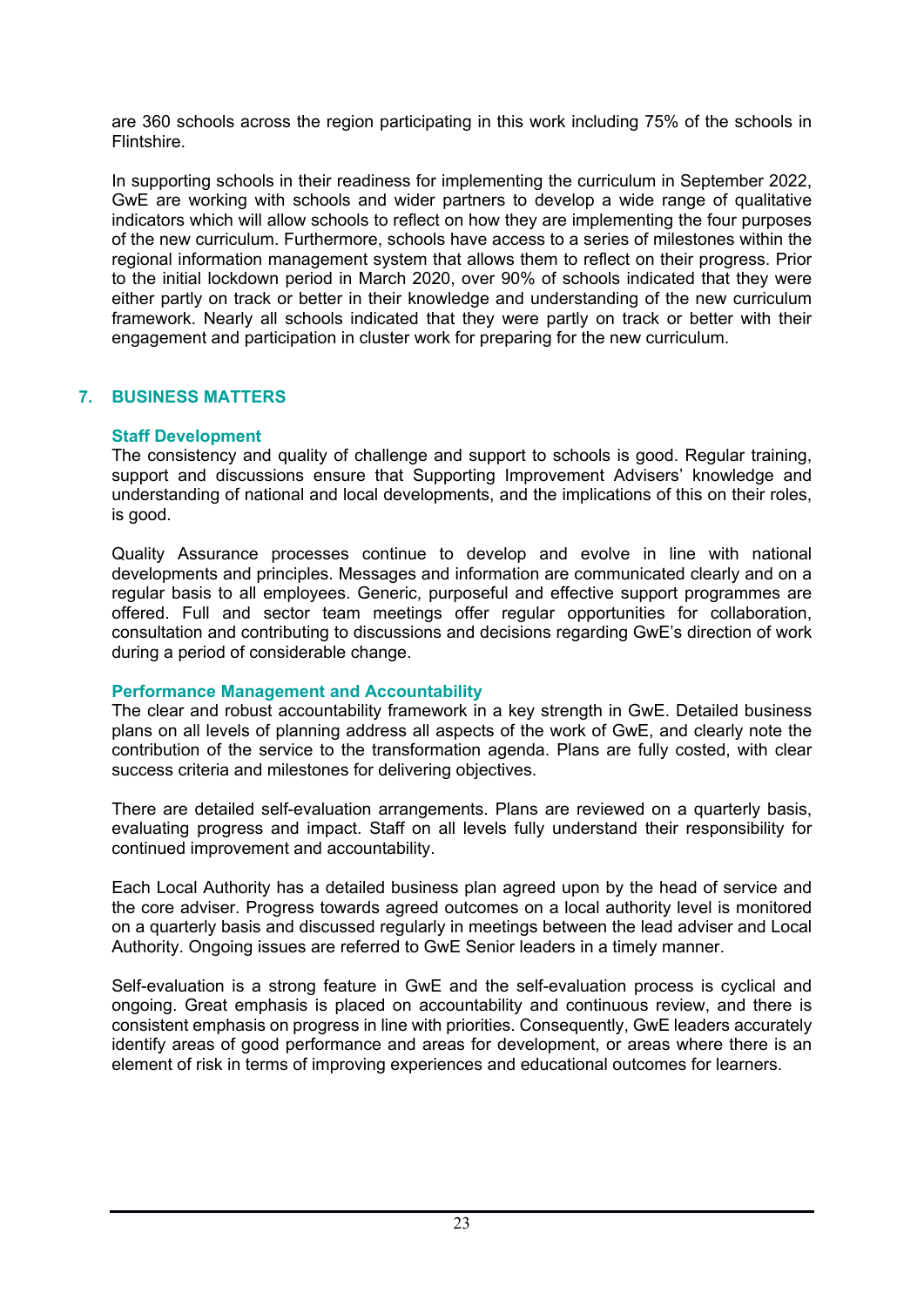#### **Value for Money**

The consortium has effective financial management processes in place. Communication and consultation on financial arrangements is effective, and GwE staff, the host local authority and Joint Committee all review the core funding and grant expenditure on a regular basis.

A robust financial analysis supports the work of delivering the business plan. A medium term financial plan and workforce plan are both aligned with the business plan. Through increasingly effective use of data to identify key priorities, the link between the business planning process and decisions regarding financial planning is strengthened as the work streams that underpin the business plan clearly note the resources to be used.

A formal framework was produced to assess the wider value for money provided by GwE. The judgement is now consistent across all stakeholders on how to measure the value for money of GwE activities within the structure and objectives of the business plan.

#### **Risk Register**

There are rigorous and comprehensive arrangements in place to accurately identify and manage risks on a local, regional and national level. The risk register is a live document, which is updated on a regular basis in order to identify increasing risks or risks which are no longer deemed as high level. It is reviewed every month in a senior leadership meeting and the Management Board and the Joint Committee review the register on a quarterly basis.

Through effective management of risks to the region, GwE is able to support the region's objectives, make effective use of resources and meet the outcomes as intended.

## **8. BUSINESS PLAN PRIORITIES 2021-2022**

The regional priorities and areas for improvement are based firmly on the findings of our internal self-evaluation processes, external reviews on our current practice and direction of travel, and through consultation with headteachers and the Local Authorities. The Business Plan also addresses Welsh Government and the Local Authorities strategic priorities that fall within the remit of the work of GwE.

Additionally, GwE will work in partnership with Local Authorities to support additional local priorities, as appropriate. It also takes into consideration the views and priorities of other middle tier partners such as Estyn, Qualifications Wales, WJEC, National Academy for Educational Leadership (NAEL), Initial Teacher Education (ITE) and Education Workforce Council (EWC).

Our priorities are a combination of improving school provision, leadership and outcomes, as well as delivering the reform journey. Our approach to the reform journey has been integrated in all aspects of our work from the beginning. Not one element of the reform journey can stand alone. It is viewed from the need of learners and the baseline of individual schools and clusters to deliver change according to agreed expectations.

GwE has encouraged schools to collaborate through sharing practice and co-constructing areas that need improving and the challenges of the reform journey. We have invested in various cluster models and encouraged schools to find a range of appropriate partners to deliver improvement and changes. The region has also looked outward for good practice in terms of identifying effective peer review models as well as encouraging our schools to develop and evolve their own practice. GwE believe that peer engagement should closely complement the dimensions identified within the OECD publication '*What Makes a School a Learning Organisation'*.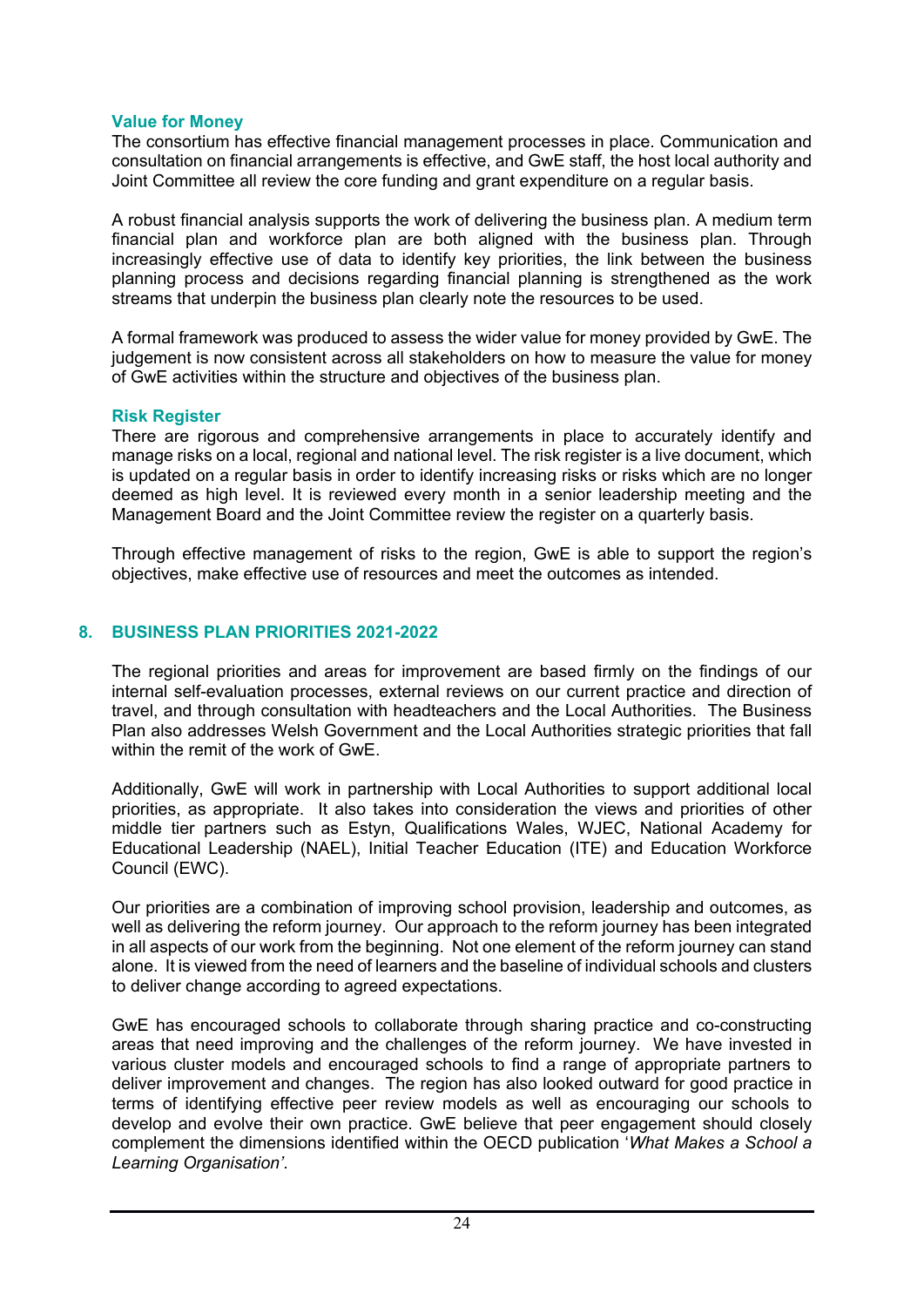Our focus is on support and on capacity-building for a self-improving system. Challenge Advisers have become 'Supporting Improvement Advisers' and this is more than a name change – it signals a determination to build trust with key stakeholders and to move away from a top-down approach to school improvement, developing a more long-term, supportive and sustainable strategy.

In partnership with stakeholders, GwE has developed a long-term supportive and sustainable strategy which is successfully building capacity across the region to meet the challenges of the wider reform. The integrated approach has focused on developing collaborative opportunities across clusters of schools. To further support schools, GwE has developed the concept of creating termly milestones through the information management system G6. These offer all schools an opportunity to reflect and through continuous professional dialogue with SIAs, activity and its impact along with identification of next steps are shared.

Professional learning will be central to ensuring that all school staff have the professional knowledge and skills to deliver on the education reforms that are well underway in Wales. Taking into consideration the system expecations and working in collaboration with partners, a clear framework for themes for professional learning has been identified for practitioners within schools.

| Our strategic objectives |                                                                                                                                                                                |  |
|--------------------------|--------------------------------------------------------------------------------------------------------------------------------------------------------------------------------|--|
| 1                        | <b>Curriculum &amp; Assessment -</b> Supporting a national curriculum with equity & excellend<br>its core that sets high standards for all learners                            |  |
| $\mathbf{2}$             | <b>Developing a high-quality education profession - improving the teaching &amp; learning</b><br>our schools                                                                   |  |
| $\mathbf{3}$             | <b>Leadership -</b> supporting inspirational leaders working collaboratively to raise standard<br>Includes future leadership & professional networks                           |  |
| 4                        | <b>Strong &amp; inclusive schools</b> committed to excellence, equity & well-being                                                                                             |  |
| 5                        | <b>Supporting a self improving system -</b> supporting a system in which the educt<br>profession have the skills, capacity & agency to continually learn & improve their pract |  |
| 6                        | <b>Business</b> - ensure that GwE has strong governance and effective business<br>operational support that provides value for money.                                           |  |

Our **strategic priorities** for improvement for 2021-2022 are:

The four purposes as outlined in the *Curriculum for Wales* guidance should be the starting point and aspiration for schools as they prepare to design the new curriculum and support their learners to become:

- Ambitious, capable learners, ready to learn throughout their lives;
- Enterprising, creative contributors, ready to play a full part in life and work;
- Ethical, informed citizens of Wales and the world; and
- Healthy, confident individuals, ready to lead fulfilling lives as valued members of society.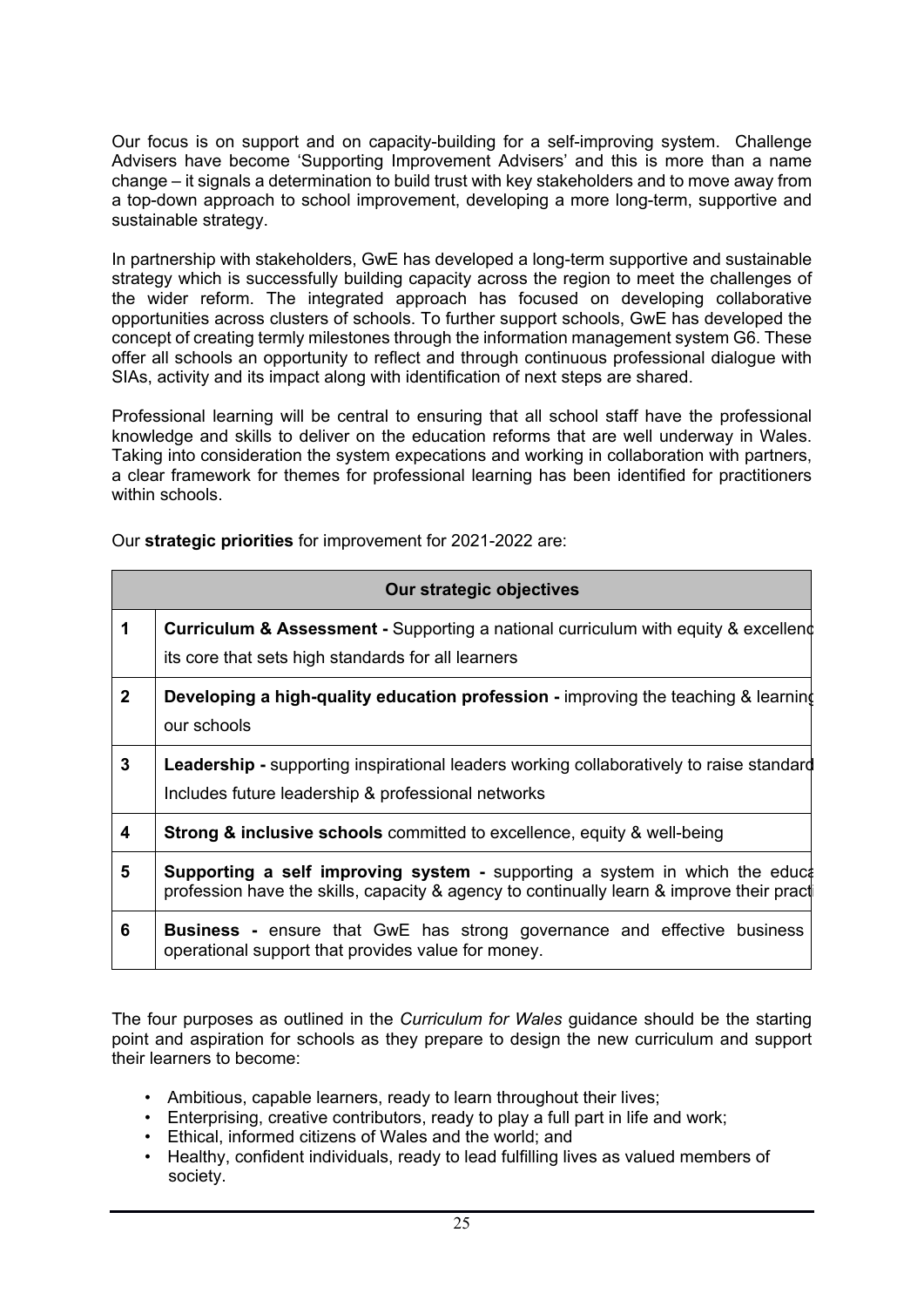Our **regional priorities for 2021-22** are outlined below are aimed to support schools as they work towards those four purposes.

These priorities are supported by the service's detailed plans, outlining how and when the aspects of each priority will be delivered and setting expectations for the next steps in delivering the reform journey. Also, each Local Authority has a detailed business plan agreed upon by the head of service and the core adviser.

#### **1. Curriculum & Assessment - Supporting a national curriculum with equity & excellence at its core that sets high standards for all learners**

#### **1.1 - Reform Journey**

- $\triangleright$  Provide professional learning and bespoke support and guidance to schools and settings to help them realise the Reform Journey and prepare for the new curriculum.
- $\triangleright$  Develop a regional qualitative framework for holistically capturing and evaluating progress in a school.

#### **2. Developing a high-quality education profession - improving the teaching & learning in our schools**

#### **2.1 - Remote learning and Learning Design**

- $\triangleright$  Support schools and settings to ensure that their remote learning provision is designed to provide a high quality learning experience for their pupils.
- $\triangleright$  Continue to share regionally developed exemplars modelled approaches for teaching and learning as part of remote learning.
- $\triangleright$  Support schools and settings to evaluate current practice for remote and blended learning, identifying strengths and areas for development.
- $\triangleright$  Support schools and settings to evaluate pupil's progress and to identify the next steps for their development.

#### **2.2 - Y Gymraeg**

 $\triangleright$  Provide support for schools and settings who teach through the medium of Welsh as their first language to improve the Welsh First Language skills of their learners, and especially those from non-Welsh speaking homes.

#### **3. Leadership - supporting inspirational leaders working collaboratively to raise standards. Includes future leadership & professional networks**

#### **3.1 - Leadership**

- $\triangleright$  Ensure that all learning organisations have the leadership capacity at all levels to inspire, coach, support, share practice and collaborate at all levels to ensure all learners' achieve their potential.
- $\triangleright$  Ensure that the principles of distributive leaderships are embedded in all learning organisations across the region.

#### **3.2 - Supporting the qualifications process**

 $\triangleright$  Support schools and settings to implement the recommendations of the Design and Delivery Board for the awarding of qualifications in 2021 and 2022.